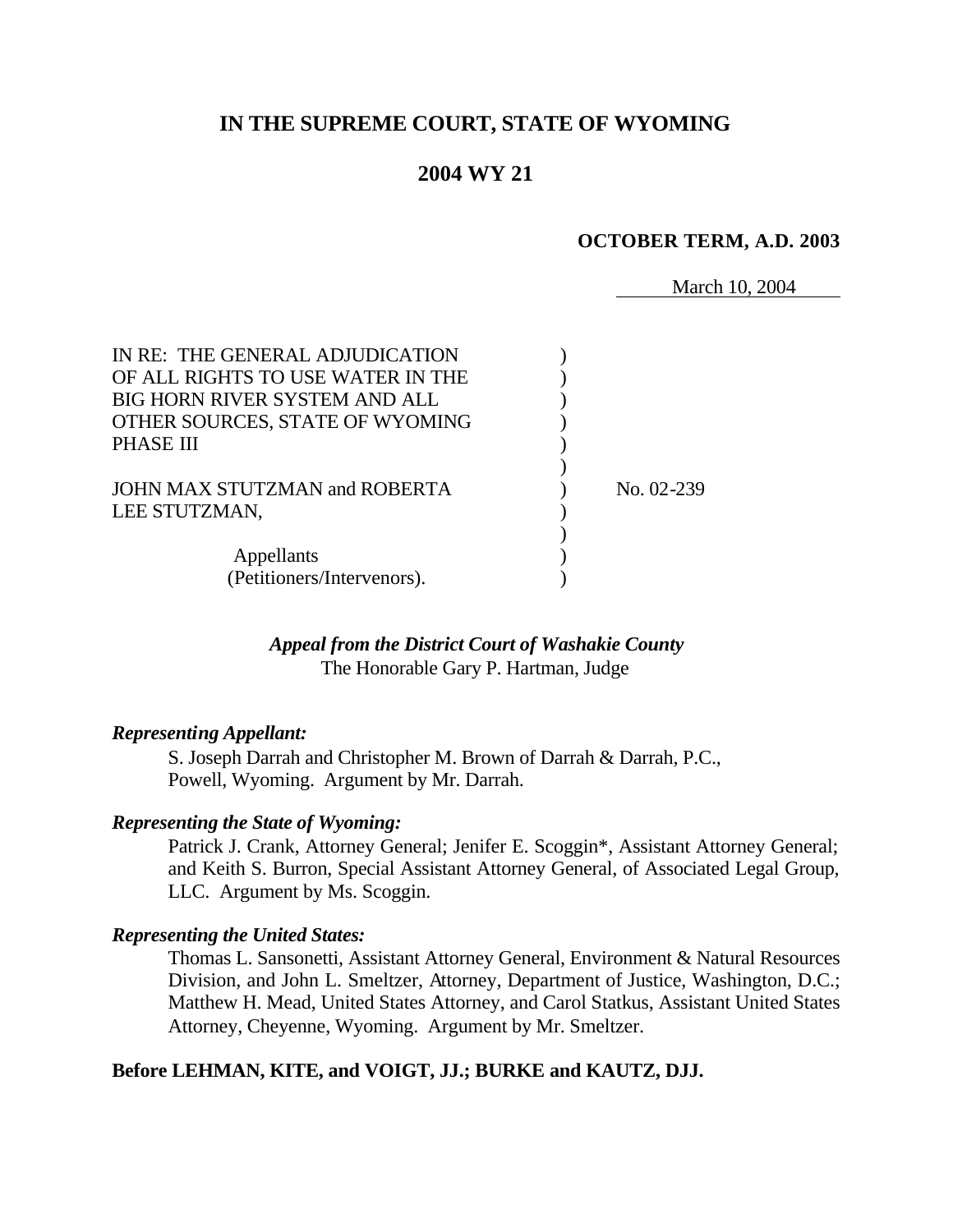\* Order granting request to withdraw filed 12-31-03.

**NOTICE: This opinion is subject to formal revision before publication in Pacific Reporter Third. Readers are requested to notify the Clerk of the Supreme Court, Supreme Court Building, Cheyenne, Wyoming 82002, of typographical or other formal errors so correction may be made before final publication in the permanent volume.**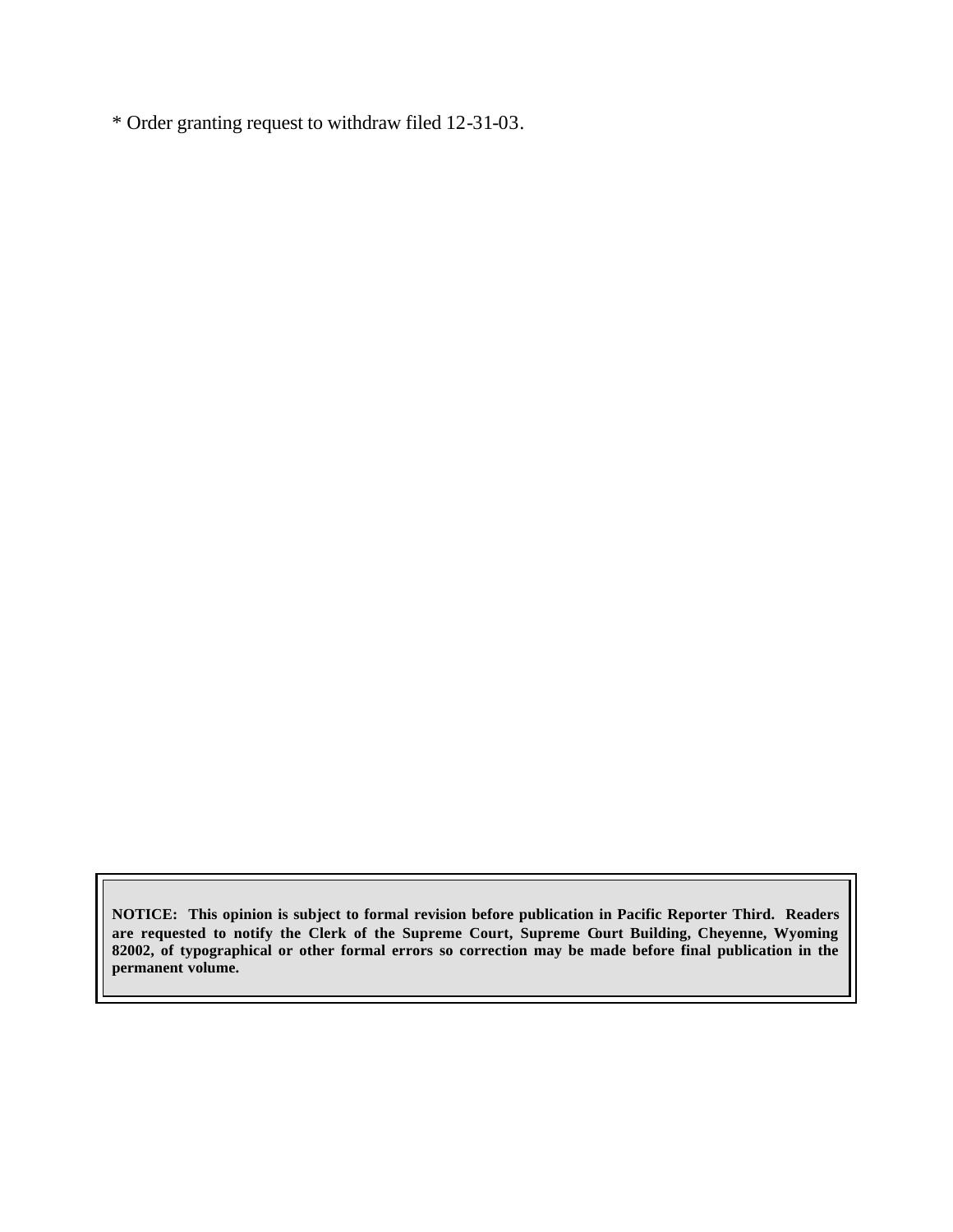KITE, Justice.

[¶1] John Max Stutzman and Roberta Lee Stutzman, individual irrigators within the Shoshone Reclamation Project, claimed rights to use a proportionate share of the water stored in the Buffalo Bill Reservoir, which is owned and operated by the federal Bureau of Reclamation, and sought to have those rights adjudicated in the Big Horn River general adjudication. We hold the district court properly dismissed the Stutzmans' claims as untimely.

#### **ISSUES**

[¶2] The Stutzmans present the following issues:

1. Whether the Petition for Intervention requests an adjudication of contract claims or asserts a claim for the quantification, prioritization, and recognition of vested property rights?

2. Whether the district court erred in finding that the Appellants' request for adjudication of the right to beneficially use water stored in Buffalo Bill Reservoir was barred under the doctrine of *res judicata*?

3. Whether the doctrine of laches was improperly applied to a W.R.C.P. § 12(b)(6) Motion to Dismiss Appellants' Petition For Intervention for the purposes of adjudicating the Appellants' right to beneficially use stored water when no evidence was presented to support the doctrine of laches by the district court?

4. Whether Appellants' constitutional right to due process of law was violated when the district court failed to recognize Appellants' vested water rights which were purchased and conveyed from the United States by the issuance of patents as well as the issuance of Buffalo Bill Reservoir permits by the State Engineer containing conditions that the stored water was to be used on Shoshone Reclamation Project lands?

[¶3] Appellee, state of Wyoming, presents the following issues:

1. Whether the District Court correctly determined that all rights to use water from Buffalo Bill Reservoir were fully adjudicated in this general adjudication in 1985 and therefore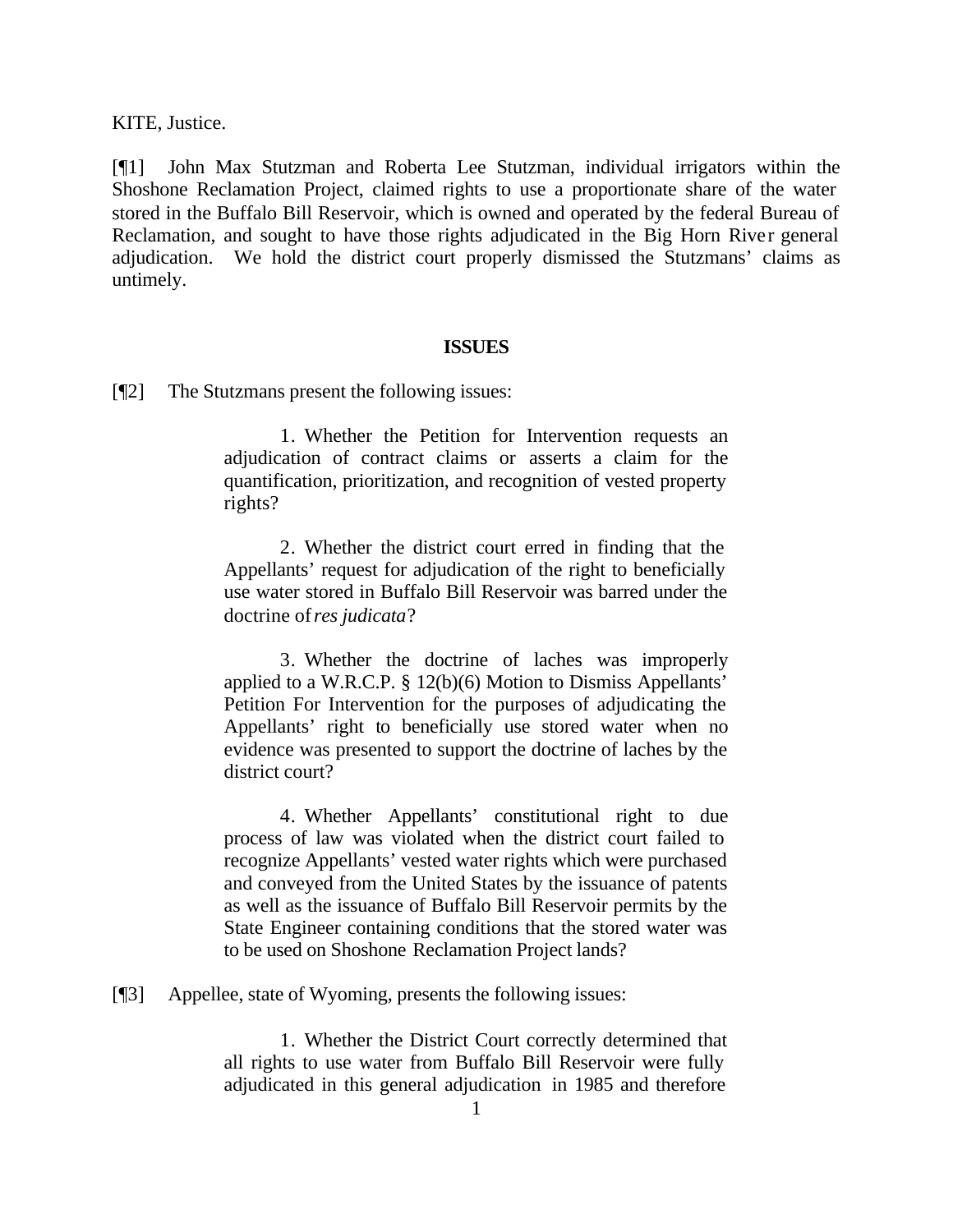Appellants' efforts to revisit the adjudication of those rights are barred.

2. Whether the District Court correctly determined that Appellants' claims based on federal water right applications, patents and contracts are not properly before the court in this general adjudication.

3. Whether Appellants have been denied due process in the adjudication of rights to use water in Buffalo Bill Reservoir.

[¶4] Appellee, United States of America, presents the following issues:

1. Whether the district court properly denied Appellants' motion to intervene on the grounds that Appellants seek to litigate a contract dispute with the United States that is not within the district court's jurisdiction under this general stream adjudication; and

2. Whether the district court properly denied Appellants' motion to intervene on the basis of statutory limitations and laches.

#### **FACTS**

[¶5] This appeal arises out of the continuing, comprehensive adjudication of the water rights in the Big Horn River system initiated in 1977 pursuant to Wyo. Stat. Ann. § 1-37-106 (LexisNexis 2003) and the McCarran Amendment, 43 U.S.C. § 666 (1976). The adjudication's primary purpose was to determine what water rights the federal government reserved for the Wind River Indian Reservation's benefit. *See In re General Adjudication of All Rights to Use Water in the Big Horn River System*, 899 P.2d 848, 850 (Wyo. 1995) (*Big Horn V*). We have summarized the vast factual and legal background of this litigation in prior appeals to this Court. *See In re General Adjudication of All Rights to Use Water in the Big Horn River System*, 803 P.2d 61 (Wyo. 1990) (Big Horn II); *In re General Adjudication of All Rights to Use Water in the Big Horn River System*, 835 P.2d 273 (Wyo. 1992); *In re General Adjudication of All Rights to Use Water in the Big Horn River System*, 753 P.2d 76, 83-86 (Wyo. 1988), *cert. granted in part*, 488 U.S. 1040, *aff'd sub nom*., *Wyoming v. United States*, 492 U.S. 406 (1989) (*Big Horn I*). The case as a whole was divided into three phases: Phase I, Indian reserved water rights; Phase II, non-Indian federal reserved water rights; and Phase III, state water rights evidenced by a permit or certificate. *Big Horn I*, 753 P.2d at 85.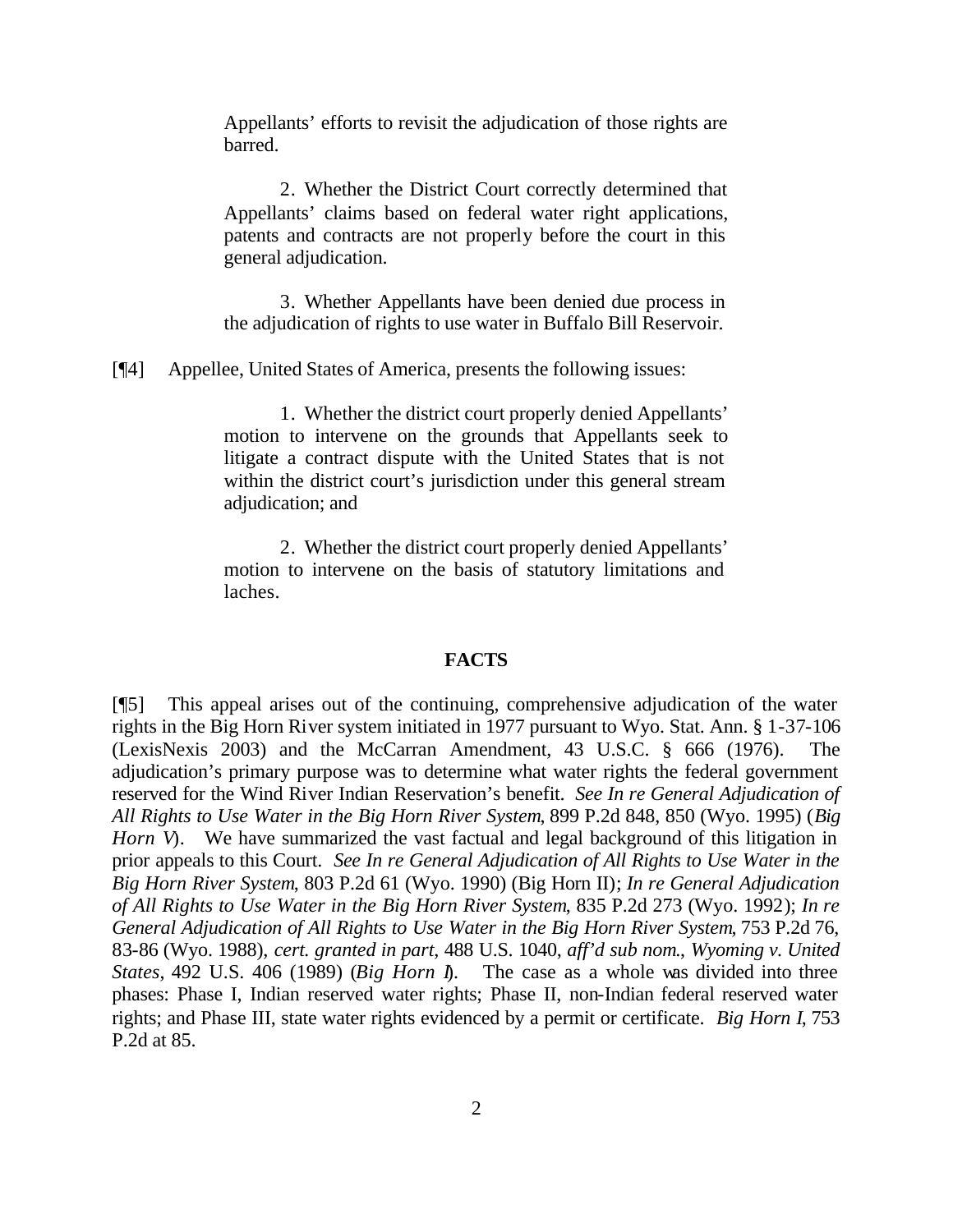[¶6] This appeal falls in Phase III of the adjudication. The Stutzmans' farmland is located within the Shoshone Reclamation Project in Park County, Wyoming. Specifically, the Stutzman property is located in the Garland Division of the project, and they are members of the Shoshone Irrigation District. The Shoshone Reclamation Project is a federal reclamation project constructed and operated by the federal Bureau of Reclamation (BOR) pursuant to the Reclamation Act of 1902, 43 U.S.C. § 371 *et seq.*, (as amended), and governing regulations. *See, e.g.,* 43 C.F.R. § 426.1 *et seq.* The project lies on the Shoshone River, a tributary of the Big Horn River, and its centerpieces are the Buffalo Bill Dam and Reservoir, approximately 6 miles west (upstream) of Cody. Through the operation of the reservoir, the BOR provides water for irrigation, power generation, municipal supply, recreation, and other beneficial uses. With respect to irrigation, the BOR provides reservoir water to four irrigation districts – the Shoshone, Deaver, Willwood, and Heart Mountain – under contracts with each district. The irrigation districts, in turn, supply water under terms and conditions set out in contracts, to individual users like the Stutzmans.

[¶7] The Shoshone Reclamation Project dates back to 1899. In that year, the state of Wyoming issued a direct-flow permit (Permit 2111) to William "Buffalo Bill" Cody and Nate Salisbury, authorizing the diversion of Shoshone River water through the "Cody and Salisbury Canal" for the irrigation of a 60,000-acre tract of land adjacent to the Shoshone River that the United States had segregated to the state. *See United States v. Ide*, 277 F. 373,  $375$  ( $8<sup>th</sup>$  Cir. 1921). After Congress enacted the Reclamation Act in 1902, Wyoming relinquished the segregated land back to the United States – along with the rights granted in Permit 2111 – to allow the United States to construct a reclamation project on the land. *Id*. Section 8 of the Act provides, "Nothing in this Act shall be construed as affecting or intended to affect or to in any way interfere with the laws of any State or Territory relating to the control, appropriation, use, or distribution of water used in irrigation, or any vested right acquired thereunder, and the Secretary of the Interior, in carrying out the provisions of this Act, shall proceed in conformity with such (state water) laws." The courts have consistently noted that Section 8 imposed "upon the United States . . . a duty to obtain water rights for reclamation projects." *Nevada v. United States,* 463 U.S. 110, 142 (1983). Consistent with that requirement, in 1904, the United States applied for a permit (Permit 492R) to construct a dam and reservoir on the Shoshone River. In 1905, the United States applied for a second permit (Permit 751R) to allow enlargement of the dam and reservoir described in the prior permit.

[¶8] The state engineer approved both permits. In approving Permit 492R with a priority date of 1904, he authorized the construction of a reservoir to hold 159,000 acre feet of water and observed that "[t]he Water to be stored in the reservoir herein described [is] to be used on the lands described in [an] enlargement of permit 2111." In approving Permit 751R with a priority date of 1905, the state engineer authorized an increase in storage capacity to 456,600 acre feet with no reference to the lands upon which the water would be used. Both permits provided that the proposed reservoir was to store water for "irrigation, the development of power for irrigation purposes, domestic purposes, and other beneficial uses."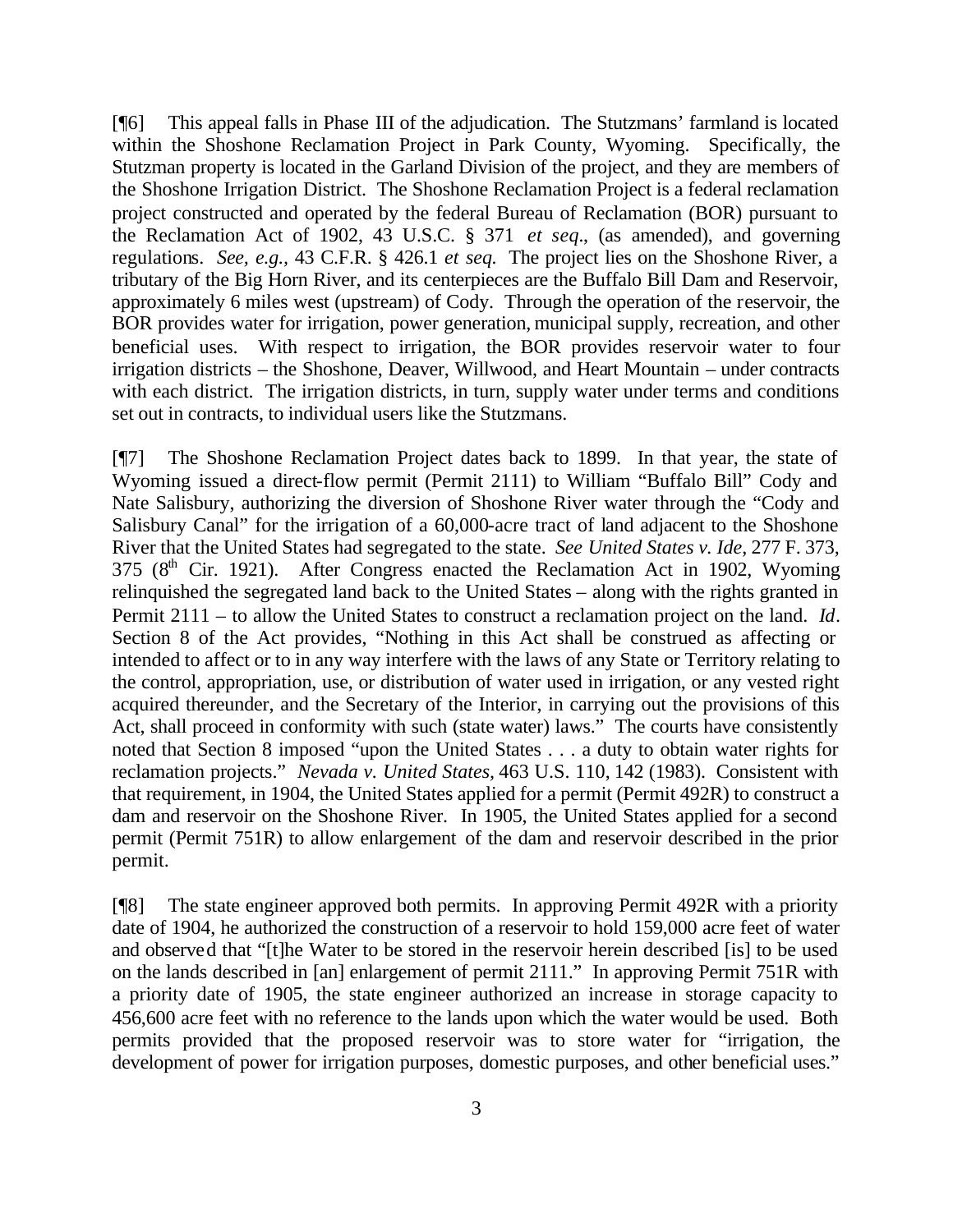By 1910, the United States completed the initial construction of the dam and reservoir under the authority granted in Permits 492R and 751R.

[¶9] In that same year, the United States filed an application for a permit (Permit 10138) to divert water from the Shoshone River via the Corbett Dam and Garland and Frannie Canals for the irrigation of 90,000 acres of land within the Shoshone Reclamation Project, including certain lands not designated in Permit 2111. This permit, approved by the state engineer as a "secondary" permit, stated that the source of the water supply was the Shoshone River supplemented by the storage in Shoshone (now Buffalo Bill) Reservoir. Under the statutes effective at that time, permits for the application of water impounded under reservoir permits were required and were deemed "secondary" permits. W.S.C. § 744 (1910). The United States completed construction of the bulk of the Garland Division by 1917. *See United States v. Ickes*, 70 F.2d 771, 772 (D.C. Cir. 1934) (describing project). Thereafter, in 1920, the United States filed an application for another secondary permit (designated Temporary Filing No. 11 2/388 E) for use of Buffalo Bill Reservoir waters on an additional 96,264.86 acres in the Shoshone Reclamation Project from the Canyon, Heart Mountain, Willwood, Garland, and Frannie Canals.

[¶10] As the various stages of the Shoshone Reclamation Project were completed, the United States conveyed project lands to individual settlers under the terms of the Reclamation Act. *See, generally, Ickes*, 70 F.2d at 772; *Ide*, 277 F. at 376-77. To acquire land, settlers were required, among other things, to complete a "water-rights application." Through these applications, settlers acquired from the United States the right to use the stored water. The applications did not relate to a state water right. A typical patent from the United States conveyed to an approved applicant, and his or her heirs, a designated tract of land together with "the right to use the water from the SHOSHONE Reclamation Project as an appurtenance to the irrigable lands in said tract; to HAVE AND HOLD the same, together with all rights, privileges, immunities, and appurtenances, of whatsoever nature . . . forever; subject to any vested and accrued water rights for mining, agricultural, manufacturing, or other purposes, and right to ditches and reservoir used in connection with such water rights, as may be recognized by local customs, laws, and decisions of courts." The Stutzmans alleged that their predecessors in interest acquired project lands through such applications and patents. As consideration for the patents, the Stutzmans' predecessors in interest agreed to pay a per-acre fee to defray project construction costs. However, the fee did not cover all project construction expenditures. *See, e.g*., *Ickes*, 70 F.2d at 772.

[¶11] In 1926, the United States entered into a contract with the Shoshone Irrigation District, a corporation organized under the laws of Wyoming, to transfer operation and maintenance of the Garland Division irrigation works to the district. Under the terms of the contract, the district assumed responsibility for delivering project water to individual landowners and for collecting applicable fees. In turn, the United States agreed, among other things, to supply water to the irrigation district from the Buffalo Bill Reservoir and to extend the schedule for repayment of construction costs. As to water deliveries, the contract provided that "[t]he water to be delivered to the District . . . from the Shoshone [now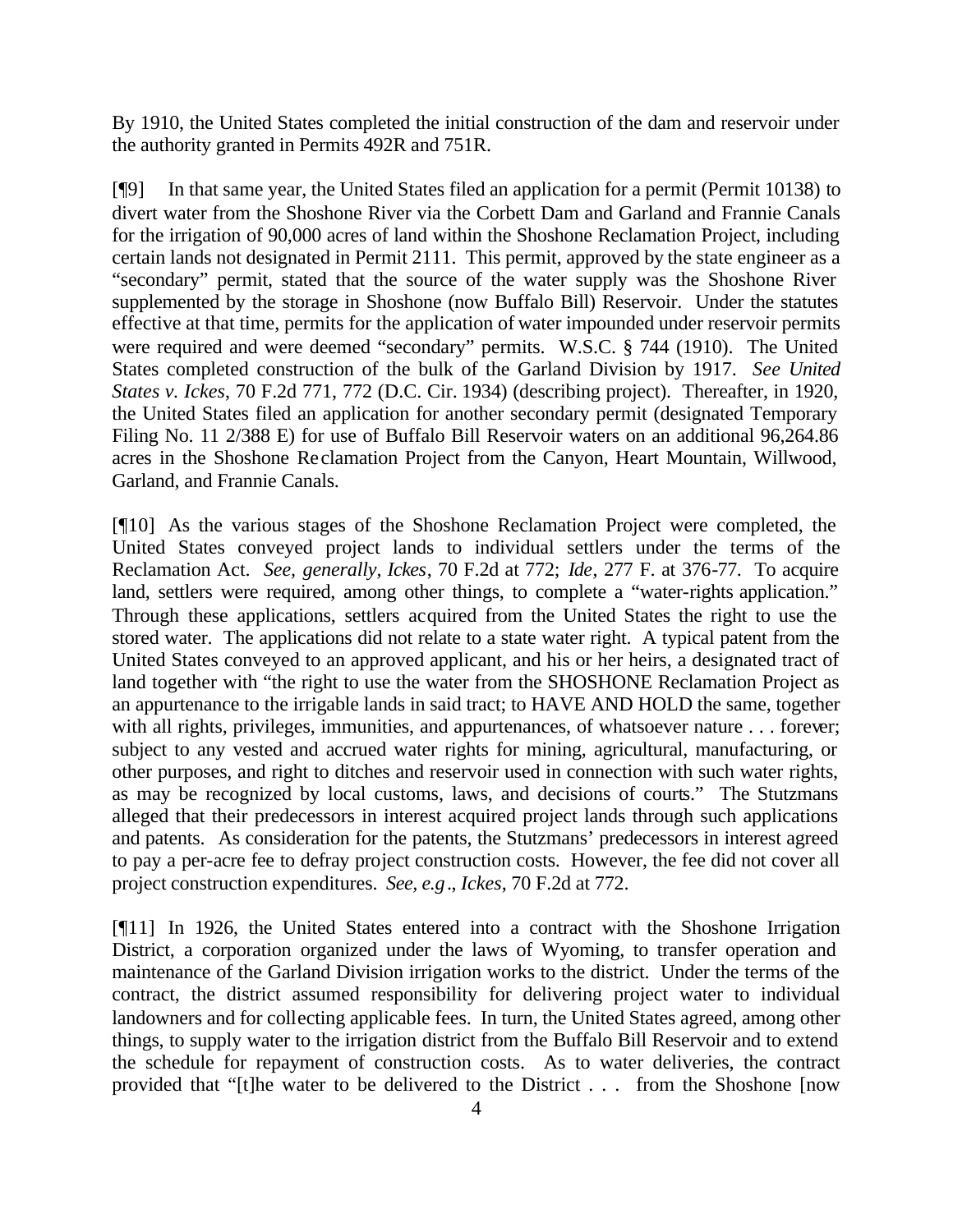Buffalo Bill] reservoir shall be turned out as ordered by the District at a rate not in excess of the District's pro rata share." The Shoshone Irrigation District ultimately completed repayment of its share of the construction costs in 1979. The contract also stated that "water rights [to] which the project lands are now entitled remain unchanged" and that such lands remain "entitled to the same water rights which they would be entitled to under all existing contracts and water-rights applications."

[¶12] In 1963, the State Board of Control issued certificates of construction to the United States for the Buffalo Bill Reservoir which perfected and adjudicated the state rights granted under Permits 492R and 751R. The certificates specifically confirmed the right of the BOR to "store water" in the Buffalo Bill Reservoir, with priority dates of 1904 and 1905, in "such an amount as shall be beneficially used . . . for irrigation, power, domestic, municipal, industrial, recreation, fish and wildlife use." The certificates also confirmed a combined storage capacity under both permits of 456,600 acre feet.

 [¶13] In 1964, the BOR filed a petition to cancel the secondary portion of Permit 10138 and to cancel Temporary Filing No. 11 2/388 E, the application for a secondary permit which had never been approved. The state engineer granted both requests, amending Permit 10138 to eliminate the reference to secondary storage and canceling the application in Temporary Filing 11 2/388 E.<sup>1</sup>

[¶14] The Big Horn River general adjudication was filed on January 24, 1977. In 1985, Phase III of the litigation began which was dedicated to the adjudication of all state water rights evidenced by a permit or certificate. *Big Horn 1*, 753 P.2d at 86-87. The Shoshone Irrigation District filed an answer on behalf of its members, which included the Stutzmans, in that phase of the adjudication. The district sought the judicial confirmation of Permits 492R and 751R which were previously administratively adjudicated and for which certificates of construction had issued. The United States was also a party to the litigation.

[¶15] The district court adopted Big Horn River Adjudication Phase III Procedures in which it summarized the remaining work to be done and established explicit procedures for accomplishing the same. The logical approach taken by the district court was to first deal with previously adjudicated rights and then proceed to address the approximately 3900 other permits that needed to be cancelled or adjudicated. First, the procedures required the state to report all certificates, which represented administratively adjudicated rights, issued prior to January 1, 1977. The court noted, "[a]s no certificates have been issued during the pendency of this action, after January 1, 1977, none will be reported." The state complied with the court's order and compiled and reported all certificates in a "Tab Book." By separate order on May 24, 1985, the district court confirmed all the listed certificates. The procedures then

<sup>&</sup>lt;sup>1</sup> While initially the Stutzmans relied upon these secondary permits to support their claims, they state in their brief that, "During the course of the proceedings before the district court, [they] conceded the issues pertaining to the previous cancellation of the Permits 10138 and 11 2/388 by the state. [Stutzmans] therefore posited their entire case around reservoir storage permits 492 and 751 and water rights flowing from the patents issued." Footnote 2, p.9.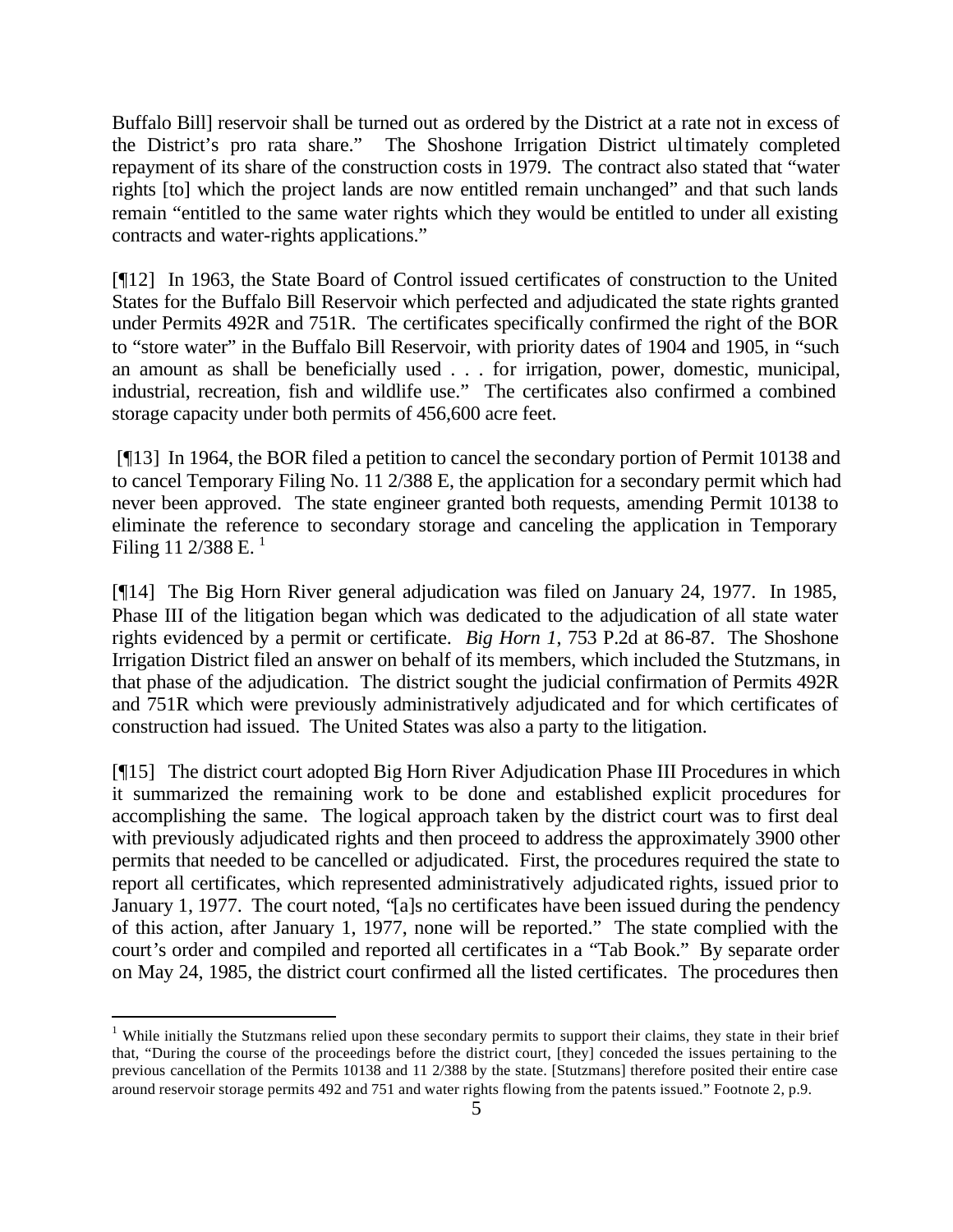required all challenges to adjudicated certificates be filed prior to December 31, 1985. No objections were filed to any of the Shoshone Reclamation Project water. With regard to the unadjudicated permits, the Phase III procedures provided that only permits applied for and received by the state engineer prior to midnight December 31, 1984, "shall be adjudicated in this action." The Phase III procedures contemplated the entire adjudication would be completed by December 31, 1988.

[¶16] On January 4, 2001, the Stutzmans filed a petition to intervene in the Big Horn River general adjudication claiming an individual, proportionate right to use the stored water in the Buffalo Bill Reservoir. In particular, the Stutzmans claimed "implied" secondary rights by and through the reservoir permits, and ownership of a "pro-rata" or "proportionate" share of water stored in the Buffalo Bill Reservoir by virtue of the federal land patents, water rights applications, repayment contracts, and the Reclamation Act of 1902. The district court asked the parties for briefing on two issues: 1) whether the Big Horn River general adjudication was a proper forum for the Stutzmans' claims; and 2) whether the Stutzmans' claims were barred by the doctrine of laches.

[¶17] The United States and the state of Wyoming filed separate motions to dismiss the petition. After reviewing the briefs and hearing argument, the district court granted the motions to dismiss finding the state law claims were barred by the doctrines of laches and res judicata and it lacked jurisdiction over the claims based upon the patents and the Reclamation Act, characterizing them as "contract disputes" involving federal law. The Stutzmans appealed that order.

#### **STANDARD OF REVIEW**

[¶18] This Court's standard for reviewing an order of dismissal under W.R.C.P 12(b)(6) is as follows:

> When claims are dismissed under W.R.C.P. 12(b)(6), this Court accepts the facts stated in the complaint as true and views them in the light most favorable to the plaintiff. Such a dismissal will be sustained only when it is certain from the face of the complaint that the plaintiff cannot assert any facts that would entitle him to relief. *Story v. State*, 2001 WY 3, P19, 15 P.3d 1066, P19 (Wyo. 2001). Dismissal is a drastic remedy and is sparingly granted; nevertheless, we will sustain a W.R.C.P. 12(b)(6) dismissal when it is certain from the face of the complaint that the plaintiff cannot assert any set of facts that would entitle that plaintiff to relief. *Robinson v. Pacificorp*, 10 P.3d 1133, 1135-36 (Wyo. 2000).

*Van Riper v. Oedekoven*, 2001 WY 58, ¶ 24; 26 P.3d 325, ¶ 24 (Wyo. 2001).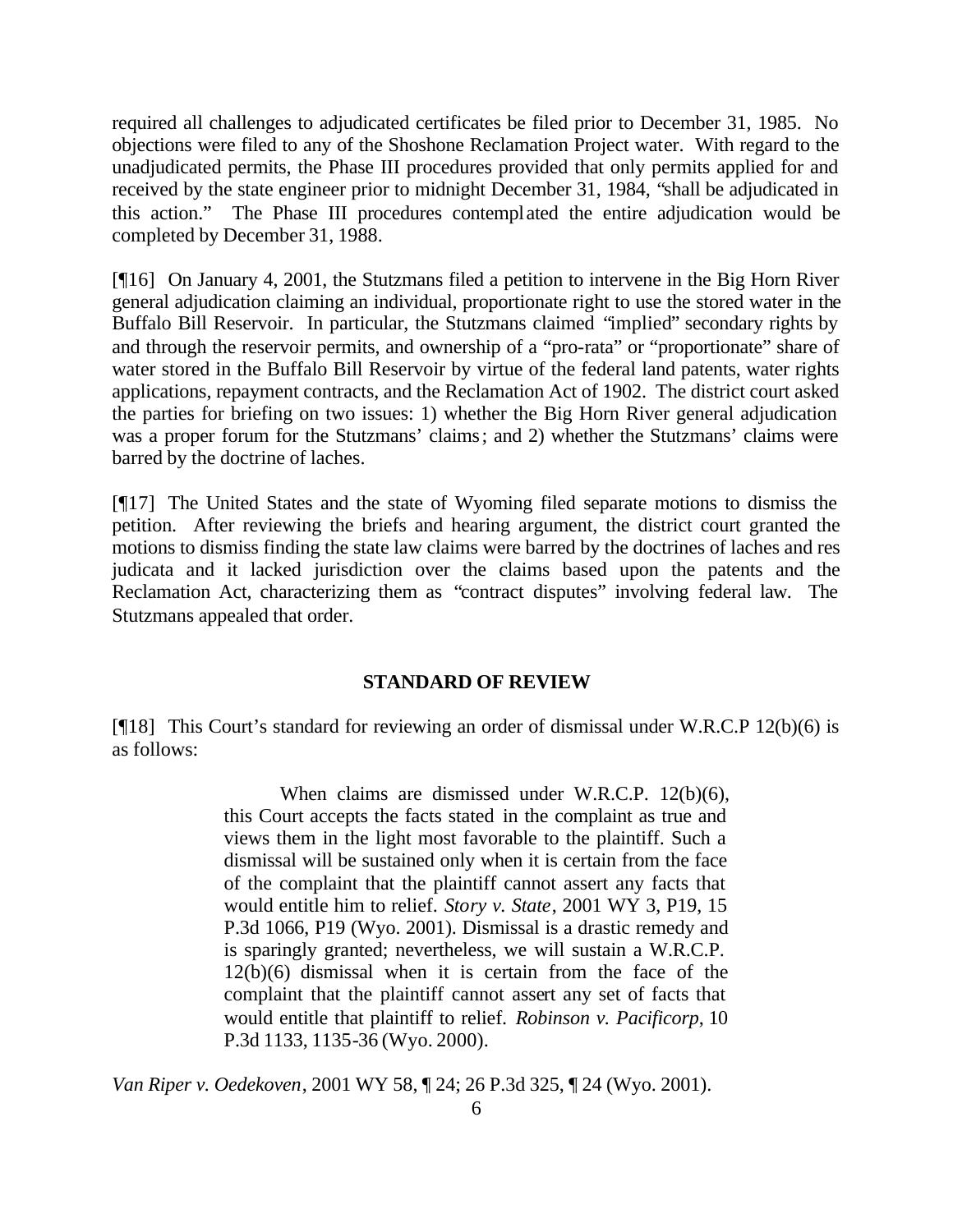[¶19] Jurisdictional matters, on the other hand, are not subject to judicial discretion. *Weller v. Weller*, 960 P.2d 493, 495 (Wyo. 1998). Subject matter jurisdiction either exists or it does not, as a matter of law, and a court should be satisfied that it possesses subject matter jurisdiction before it makes a decision in a case. *Id*. On issues of law such as are involved in the application of res judicata and interpretation of statutes, we review the district court's order *de novo*. *Peters v. West Park Hospital*, 2003 WY 117, 76 P.3d 821 (Wyo. 2003). Application of the equitable doctrine of laches and interpreting and applying scheduling orders of the district court are within the sound discretion of the court. *Thompson v. Board of County Commissioners of Sublette County*, 2001 WY 108, 34 P.3d 278 (Wyo. 2001). Judicial discretion has been described as: "a composite of many things, among which are conclusions drawn from objective criteria; it means a sound judgment exercised with regard to what is right under the circumstances and without doing so arbitrarily or capriciously." *Shryack v. State of Wyoming ex rel. Wyoming Workers' Safety and Compensation Division*, 3 P.3d 850 (Wyo. 2000), quoting *Byerly v. Madsen*, 41 Wn.App. 495, 704 P.2d 1236 (1985).

#### **DISCUSSION**

#### *Jurisdiction*

[¶20] All parties agree that the certificates to store water in Buffalo Bill Reservoir were properly issued to the BOR, adjudicated by the state, and confirmed by the district court. This dispute arises because the Stutzmans are dissatisfied with the manner in which the stored water has been administered by the BOR. Specifically, they allege the BOR improperly released stored water during the winter for the state's in-stream flow permit which carries a much more recent priority date (1975) than the BOR's certificates (1904 and 1905) through which they claim implied secondary rights. The Stutzmans claim the release resulted in less "stored water available in the irrigation season." We note the Stutzmans do not allege that they were denied any specific amount of water to which they were entitled under their patents and federal contracts. Rather, they raise the broader question of who owns or controls the water stored in a federal reclamation project. The answer to that complex question depends upon the context in which it is addressed and a variety of facts and circumstances. *See*, Reed D. Benson, *Whose Water Is It? Private Rights and Public Authority Over Reclamation Project Water,* 16 Va. Envtl. L.J. 363 (1997). As the Benson article described it,

> The entire package of rights in reclamation project water can be thought of, as with other property rights, as a "bundle of sticks." In most cases, the sticks of the project water bundle are divided among at least four entities: the federal government, the state, the district, and the end user.

*Id.* at 366.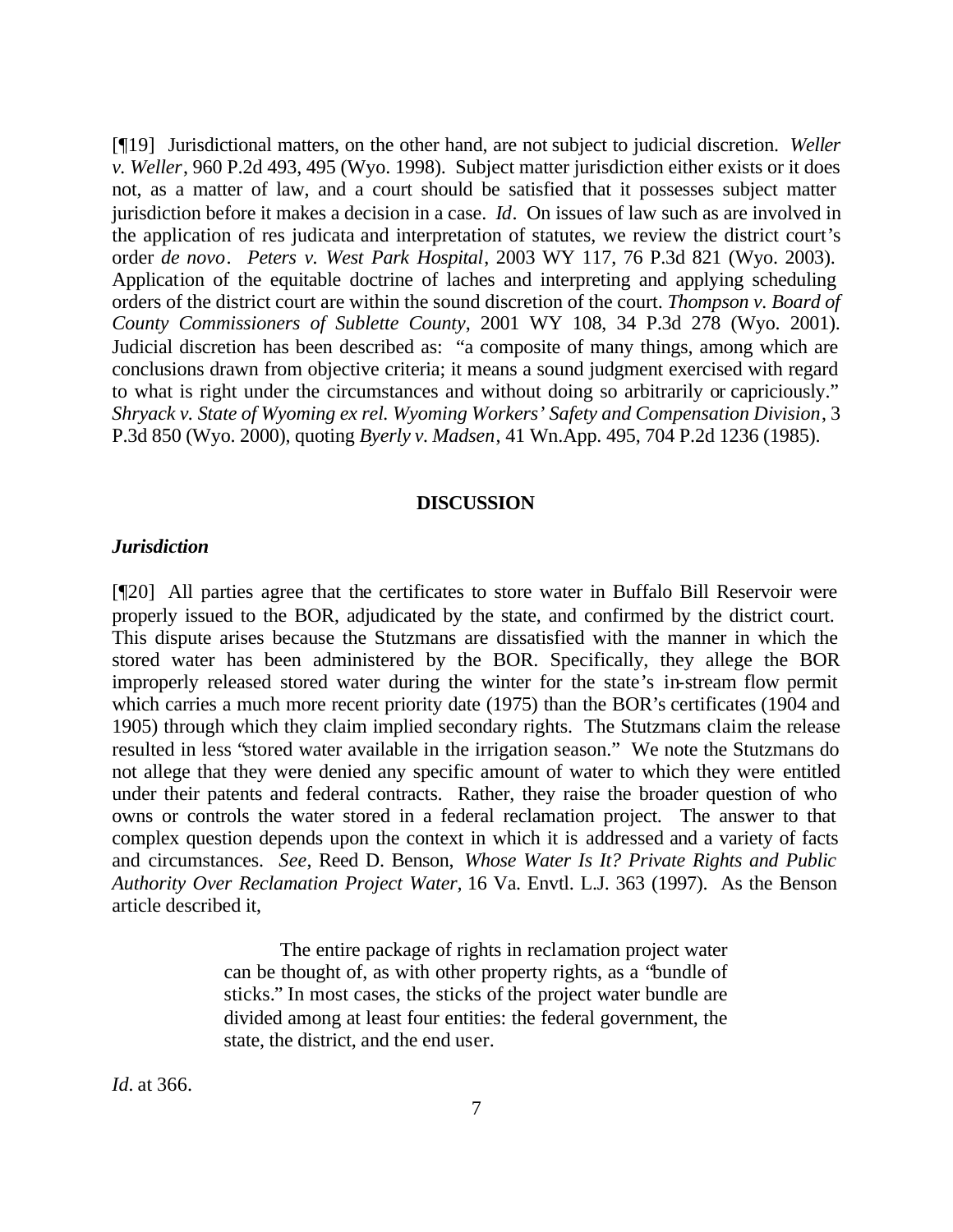[¶21] The Stutzmans' assertion that they have the right to control a proportionate share of the stored water involves two of the sticks in the bundle - one over which the district court had jurisdiction, and one over which it did not. To the extent the Stutzmans sought to enforce their rights against the United States pursuant to the federal patents and contracts, the district court lacked jurisdiction. The McCarran Amendment provides only limited consent to the exercise of state court jurisdiction over the United States. Specifically, the amendment waives the federal government's right to plead that state laws are inapplicable or that it is not subject to such laws by reason of its sovereignty, but only in cases involving the adjudication and administration of water rights where the United States is the owner of such rights and is a necessary party to the action. 43 U.S.C. § 666(a). The amendment does not give consent to claims against the federal government for enforcement of contracts to which the United States is a party. The district court properly found it had no jurisdiction over the Stutzmans' claims to the extent they sought to enforce such contracts.

[¶22] However, the district court had jurisdiction to determine whether the Stutzmans had a legitimate claim of a state water right. Some of the facts relative to their status as individual irrigators in a federal reclamation project could be relevant to the determination of their state water right claims. If so, the district court certainly could consider those facts in the application of state law.

### *Nature and Scope of State Water Right Claim*

[¶23] When the Stutzmans became dissatisfied with the BOR's administration of the Buffalo Bill Reservoir, they initially asked the state engineer to issue a secondary permit for their individual share of the stored water and urged the Shoshone Irrigation District to request a secondary permit administratively or pursue such a permit judicially. The state engineer's position on the request was that the Stutzmans must first obtain the cooperation of the BOR, which owned the reservoir permits, before the state would consider a secondary permit. The BOR refused such cooperation until all four irrigation districts within the boundaries of the Shoshone Reclamation Project met certain demands, including a re-survey of irrigable lands, which allegedly the districts could not afford. The Shoshone Irrigation District also declined to take the action urged by the Stutzmans.

[¶24] Finding themselves unable to obtain the relief they desired through the Shoshone Irrigation District, the state engineer, or the BOR, the Stutzmans went to the district court seeking a declaratory judgment that they had implied secondary rights and these rights should be adjudicated in this general adjudication with the same priority date as the reservoir permits. They based their claim for implied secondary rights on our opinion in *Condict v. Ryan,* 333 P.2d 684 (Wyo. 1958) where we held, under the circumstances of that case, that water stored in a reservoir was intended to be used on certain lands and, therefore, the owners of those lands had an implied secondary right. The Stutzmans claim they have similar vested state water rights that both the BOR and the state have refused to recognize and, consequently, it is proper under the McCarran Amendment and the Wyoming general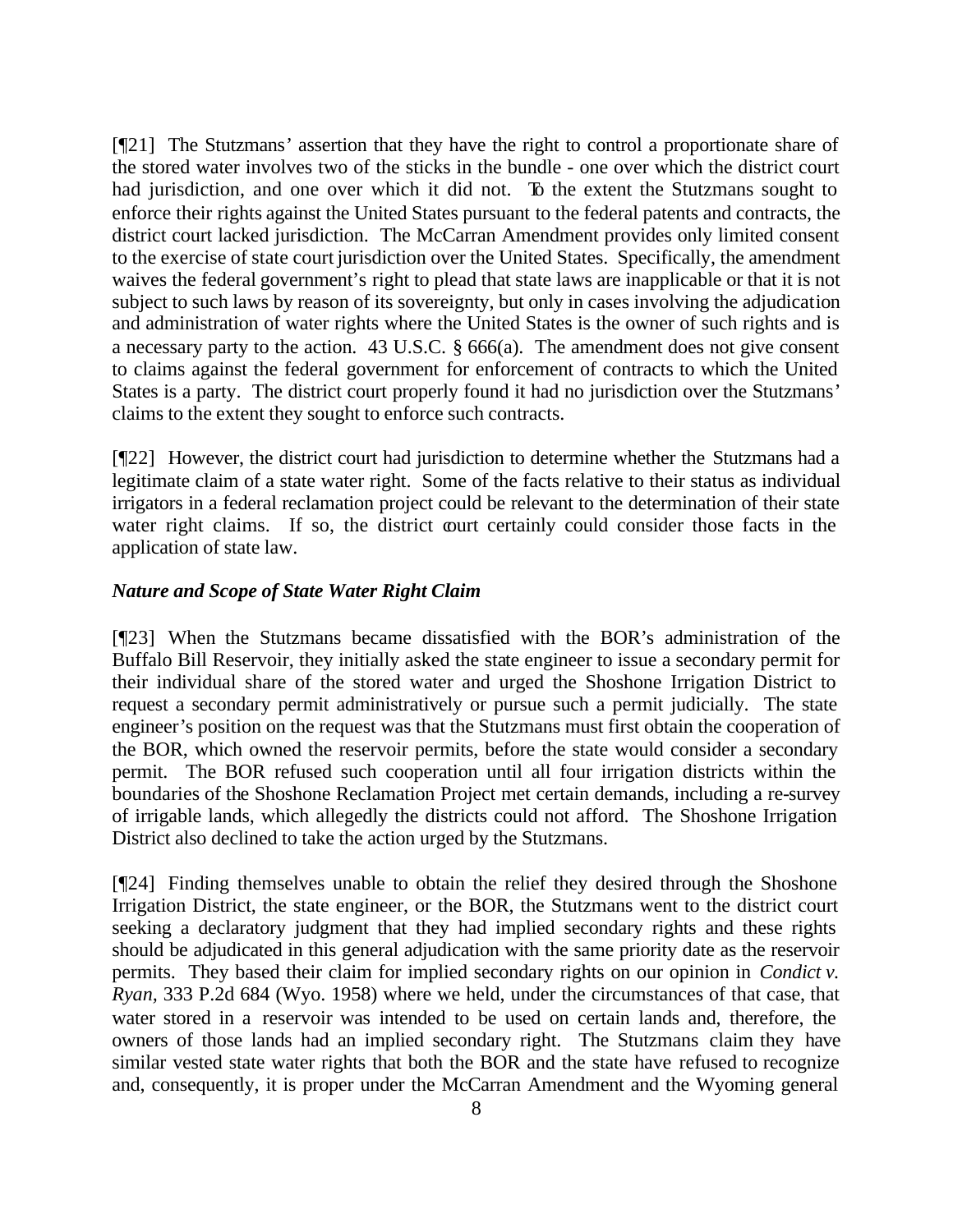adjudication statute for the district court to adjudicate those rights in this general adjudication.

[¶25] The state and United States respond by arguing that all the water in the Buffalo Bill Reservoir was adjudicated by the state administratively in 1963 through the BOR reservoir permits, and confirmed by the court in the Big Horn general adjudication in 1985 and, consequently, the Stutzmans' claims are barred by operation of statute, res judicata, and laches. With regard to the merits of the claims, the state and the United States contend no such rights existed under state law and the state court lacked jurisdiction to determine whether such rights existed pursuant to the federal contracts, statutes, and patents.

[¶26] The district court found the Stutzmans' failure to challenge the reservoir certificates within the time "unequivocally set" in the Phase III procedures barred their claims under the doctrines of laches and res judicata*.* Thus, the district court dismissed their petition on the ground that they failed to state a claim upon which relief could be granted.

[¶27] The Stutzmans argue the district court erred in finding they had to object to confirmation of the reservoir certificates in 1985 because the certificates did not extinguish their claimed implied secondary rights. Thus, they assert, they had no reason to object either to the adjudication of those certificates by the state in 1963, or the confirmation by the district court in 1985. Further, they argue the issues related to their implied secondary rights are different and distinct from those involved in adjudicating the reservoir permits and, therefore, res judicata cannot apply. Finally, they contend laches does not apply absent evidence of prejudice which has not been adequately alleged, and, in any event, is a question of fact militating against dismissal.

[¶28] We agree with the district court that the Stutzmans' claims are untimely and, therefore, barred. However, we reach that result by a slightly different route. To determine whether the statutes, the district court's Phase III Procedures, res judicata*,* or laches bar the Stutzmans' claims brought, for the first time, thirty-seven years after the reservoir permits were adjudicated and fifteen years after they were confirmed by the district court, we must first examine the nature and scope of those claims.

[¶29] Under administrative procedures adopted by Wyoming, water rights are perfected in three steps. First, a prospective user must apply for a permit to divert or impound state waters. *See* Wyo. Stat. Ann. § 41-4-501 (LexisNexis 2003) (direct-flow permits) and § 41-3- 301 (reservoir permits). Second, if the permit application is approved (upon a finding that water is available and other requirements are met), the applicant is authorized to construct diversion and/or storage structures, and to appropriate water through such structures, in accord with the permit's terms. *See* Wyo. Stat. Ann. §§ 41-4-503 and 41-4-504 (LexisNexis 2003). Finally, upon presentation of proof of appropriation for beneficial use under a directflow permit or proof of construction under a reservoir permit, the Wyoming State Board of Control will issue a certificate formally confirming rights acquired under the permit, with a date of priority relating to the filing of the original permit application. *See Budd v. Bishop*,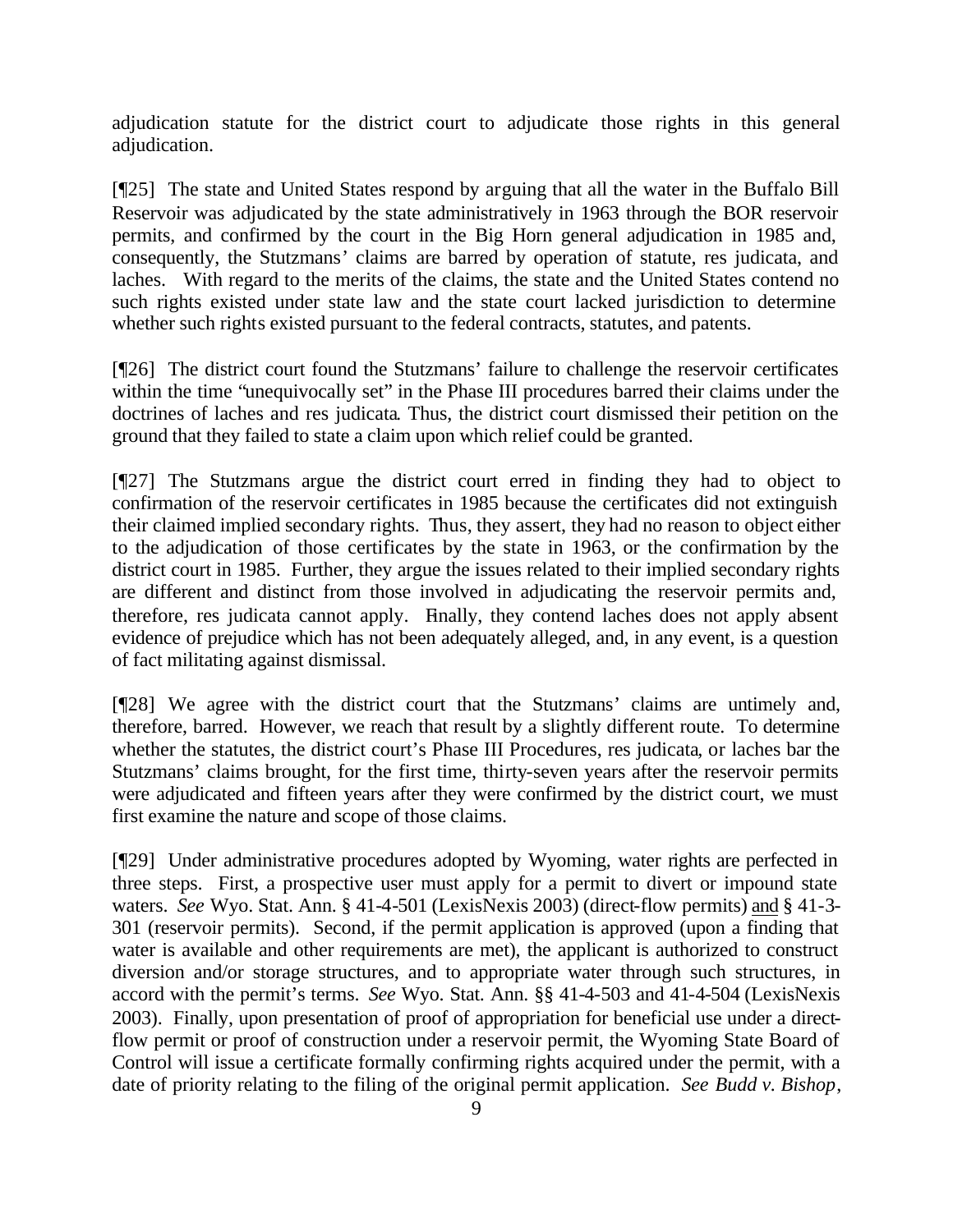543 P.2d 368, 372 (Wyo. 1975); Wyo. Stat. Ann. §§ 41-3-321 & 41-4-512 (LexisNexis 2003).

[¶30] With regard to reservoirs, the statutes have historically provided for a primary permit to construct a reservoir and secondary permit to apply the stored water to particular lands. Trelease and Lee, *"Priority and Progress – Case Studies in the Transfer of Water Rights,"* 1 Land and Water Law Review, 1, 47 (1966). From 1909 to 1921, the statute required secondary permits unless the owner of the reservoir was the same person using the water. Wyo. Stat. Ann. § 41-27 (1957). In 1921, the statutes were modified to establish that the owner of the reservoir was the owner of the right to impound, sell or lease the stored water, which right did not attach to any particular land except by deed. Wyo. Stat. Ann. § 41-34 (1957). The statute was again amended in 1939 to clearly state that secondary permits were permissive, and that version of the statute was in effect at the time the reservoir permits in this case were adjudicated and remains so. Wyo. Stat. Ann. § 41-27 (1957). It provides, "any party or parties desiring to appropriate [reservoir] water to particular lands *may* file . . . an application for permit to be known herein as the secondary permit" and the relevant administrative requirements for permits only apply "[i]n the event [such a] secondary permit may be desired." *See* Wyo. Stat. Ann. § 41-3-302 (LexisNexis 2003) (emphasis added).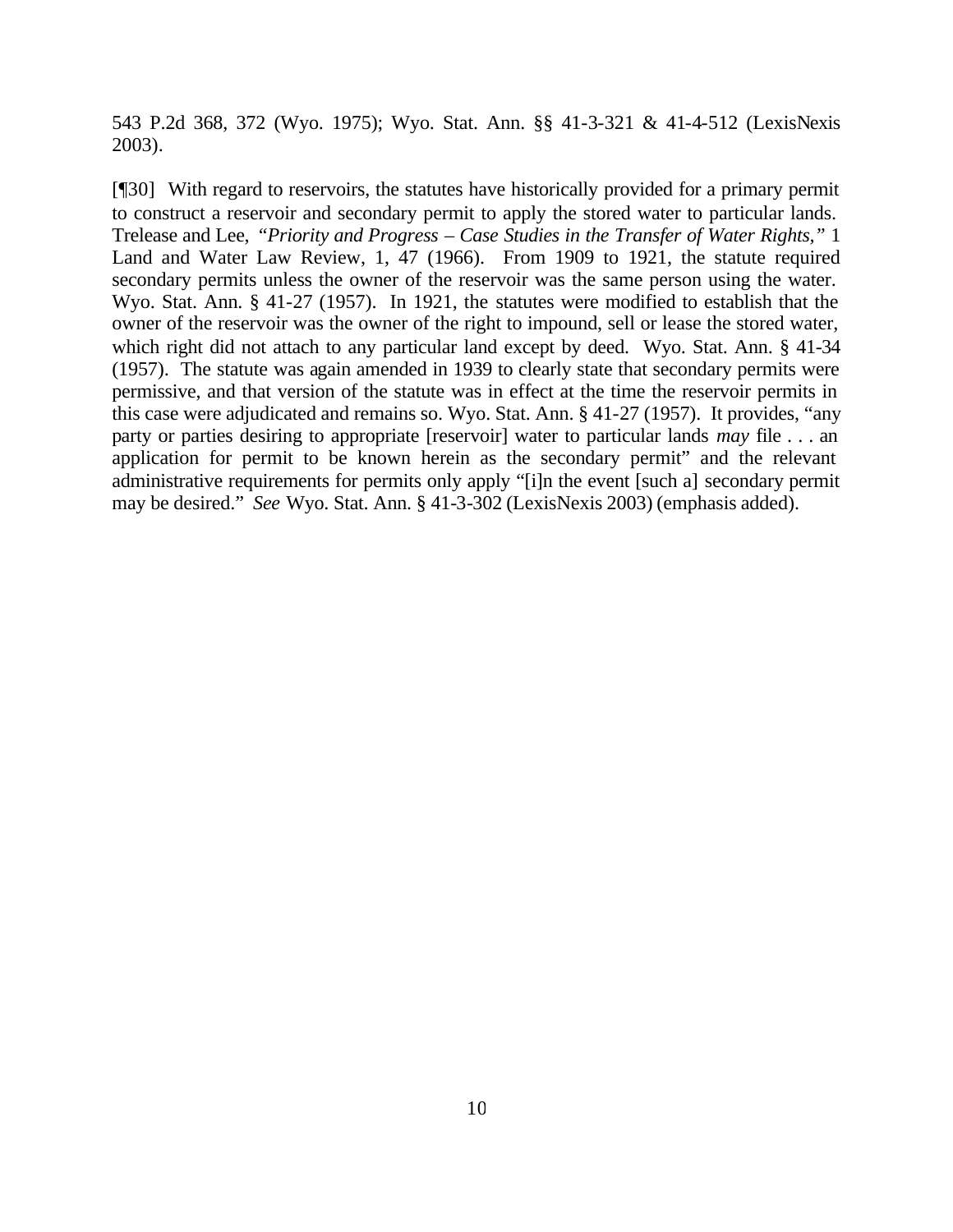[¶31] Reservoir owners have the right to allocate stored waters for beneficial uses apart from those rights created by statutes or permits. Indeed, current statutes also provide that: (1) reservoir owners need not enumerate lands to be irrigated from reservoirs; *Id.*; (2) "[t]he use of water stored under [reservoir permits] may be acquired under such terms as shall be agreed upon by and between the parties in interest," *see* Wyo. Stat. Ann. § 41-3-303 (LexisNexis 2003); (3) a reservoir owner shall "be held to be the owner of the right to impound . . . water, and the right to sell or lease a portion or all his right to the impounded waters," *see* Wyo. Stat. Ann. § 41-3-320 (LexisNexis 2003); and (4) reservoir water need not "attach to any particular lands" and "may be sold, leased, transferred and used in such manner and upon such lands as the owner . . . may desire." *See* Wyo. Stat. Ann. § 41-3-323 (LexisNexis 2003); *see also* Wyo. Stat. Ann. § 41-3-101 (n. 7, *infra*) (LexisNexis 2003).

[¶32] The Stutzmans' claim to a state water right, boiled down to its essence, is that they have an "implied" secondary right under Wyoming common law based on *Condict,* 333 P.2d 684, which, they argue, has not yet been adjudicated because only the right to store water under the reservoir permits was adjudicated administratively in 1963 and confirmed judicially in 1985. Because the Stutzmans' claim of a common law, implied secondary right relies so heavily on *Condict*, a detailed analysis of that case is warranted.

[¶33] *Condict* involved a reservoir owned in equal shares by two brothers, Edwin and Cecil Ryan. In 1910, Edwin Ryan acquired a permit for construction of a reservoir for the purpose of providing additional water for a permitted irrigation ditch that served adjacent farmlands owned by the brothers separately. The brothers did not apply for secondary permits despite the fact such permits were required by statute at that time.<sup>2</sup> Edwin Ryan subsequently mortgaged his farmlands as security for various loans. In 1926, after he defaulted on the loans, Winthrop Condict acquired Edwin Ryan's lands through foreclosure of the mortgages and a sheriff's sale. One year later, in 1927, Edwin Ryan purported to assign his one-half interest in the reservoir to his brother, Cecil. Condict did not learn of the assignment until 1954, when Cecil Ryan sought a certificate of construction for the reservoir claiming exclusive ownership.<sup>3</sup> *Id*. After learning of the request, Condict lodged an objection with the State Board of Control. This Court's ruling in *Condict* arose from an appeal of the State Board of Control's order on the contested certificate of construction. *Id.*

[¶34] The ultimate question in *Condict* with respect to the adjudication of the reservoir permit was who owned the reservoir. *Id.* Although the mortgages granted by Edwin Ryan did not expressly include his one-half interest in the reservoir, this Court held that his attempted assignment of the interest to his brother was invalid because the interest in the

 $2$  Even though the statutes at that time required secondary permits, that requirement was often ignored in practice especially by owners of small reservoirs who desired flexibility. However, the BOR filed secondary applications for all its reservoir projects, as it did for Buffalo Bill Reservoir. See, Trelease and Lee, *Priority and Progress – Case Studies in the Transfer of Water Rights,* 1 Land and Water Law Review, 1 (1966).

 $3$  The statutory procedures for adjudication of permits required public notice and an opportunity for "any party claiming an interest in any water right" to contest the proposed adjudication. Wyo. Stat. Ann. § 41-4-312 and 41-4- 511 (LexisNexis 2003). Presumably, Condict learned of the proposed adjudication through such publication.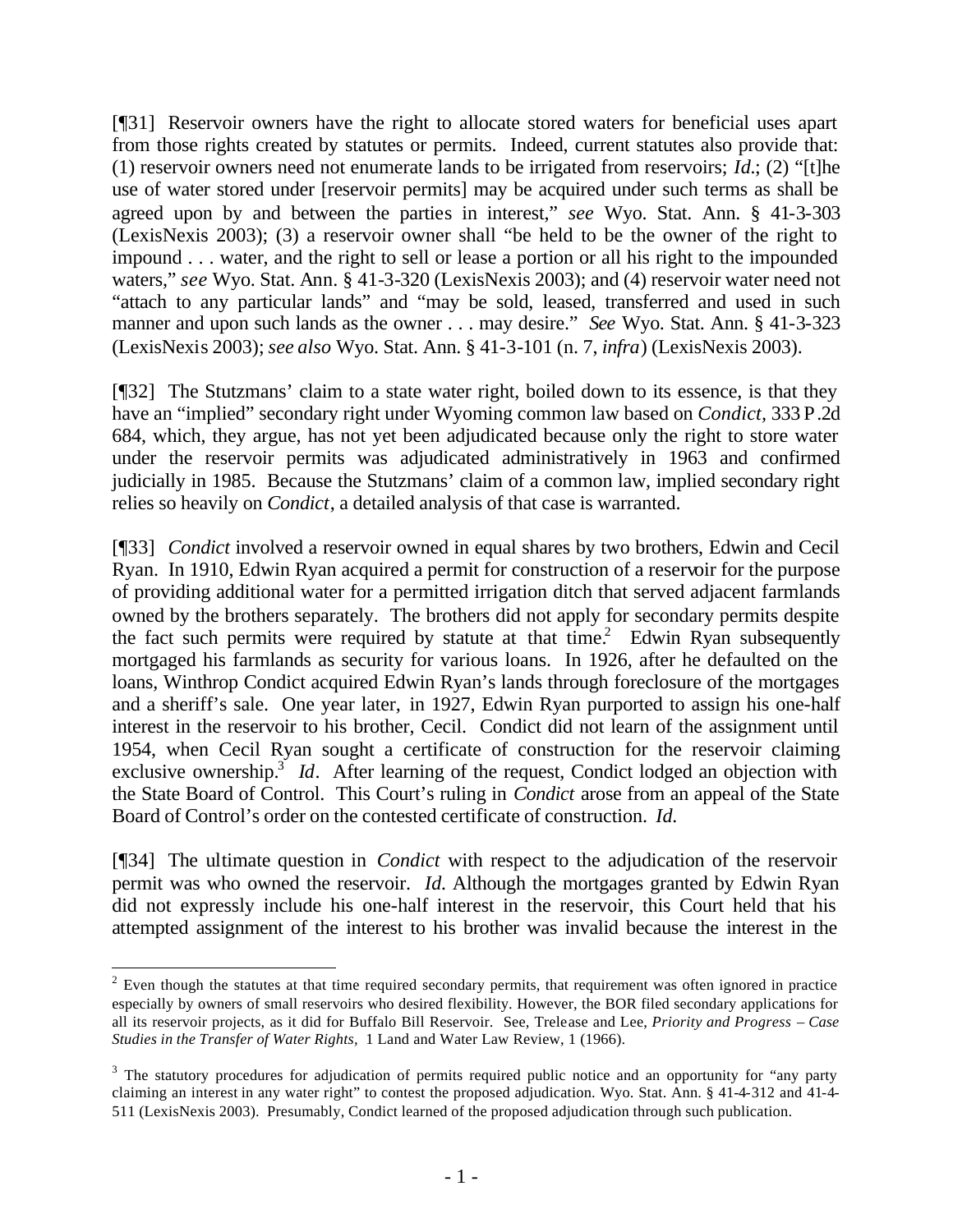reservoir had impliedly transferred with the farmlands as a result of the foreclosure. *Id.* at 690. In so ruling, this Court noted: (a) the Ryan brothers intended to apply the reservoir waters to designated lands that they separately owned, including the lands conveyed to Condict; (b) the reservoir permit was granted with the specific condition that the reservoir waters be used on such lands, as described in a prior direct-flow permit; and (c) Edwin Ryan gave no indication that he did not intend the value added by his share of the reservoir permit to be part of the security offered for the mortgage loans. *Id*. at 688-691.

[¶35] The state and the United States point out several distinctions between the facts in this case and those in *Condict,* arguing the *Condict* holding does not operate to provide the Stutzmans the secondary rights they seek. Those distinctions include the fact that the reservoir permits in this case were not similarly conditioned<sup>4</sup>, the statute in effect in  $1910$ when the Ryan reservoir permits were granted required secondary permits for the use of stored waters, unlike the applicable statutes in this case which make secondary permits permissive, and the dispute in *Condict* was over ownership of a reservoir while the dispute here is between a reservoir owner and an individual water user.

[¶36] While the Stutzmans recognize differences between their situation and what occurred in *Condict,* they contend their argument that the parties here intended the stored water to be utilized on their land is even stronger than in *Condict*. As evidence of that intent, the Stutzmans point to 1) conditions on reservoir Permits 492R and 751R, which they claim indicate the intent that the stored water be used solely for irrigation on particular lands, including theirs; 2) patents issued by the United States which conveyed the land "together with the right to use the water from the Shoshone Reclamation Project as an appurtenance to the irrigable lands in said tract;" 3) "water rights applications" which the federal government required from the Stutzmans' predecessors in interest establishing that the "measure of the water right of said lands is the quantity of water which shall be beneficially used for irrigation, but in no case exceeding the share, proportionate to irrigable acreage, of the water supply actually available;" and 4) the repayment contract between the United States and the Shoshone Irrigation District as Trustee for the water users within the boundaries of the Shoshone Irrigation District. On the basis of these facts and the *Condict* case, the Stutzmans contend they have an implied secondary right, which gives them, not the BOR, the power to control their proportionate share of the stored water. They further contend the stored water was intended "for the single purpose" of irrigating their lands.

 $4$  The initial reservoir permit (permit 492R) did state that the stored waters were to be used on the lands described in the enlargement of direct-flow permit 2111. Nevertheless, the second reservoir permit (permit 751R), which authorized a substantial increase in the reservoir's capacity, did not include such language, and both permits indicated that the impounded water was to be put to beneficial purposes other than irrigation. In addition, the certificates contained no such conditions and broadened the allowed uses beyond irrigation to power generation, domestic, municipal, industrial, and recreation/fish and wildlife. Under these circumstances, at a minimum, a question of fact exists whether the parties intended that impounded waters be used only for irrigation on particular lands.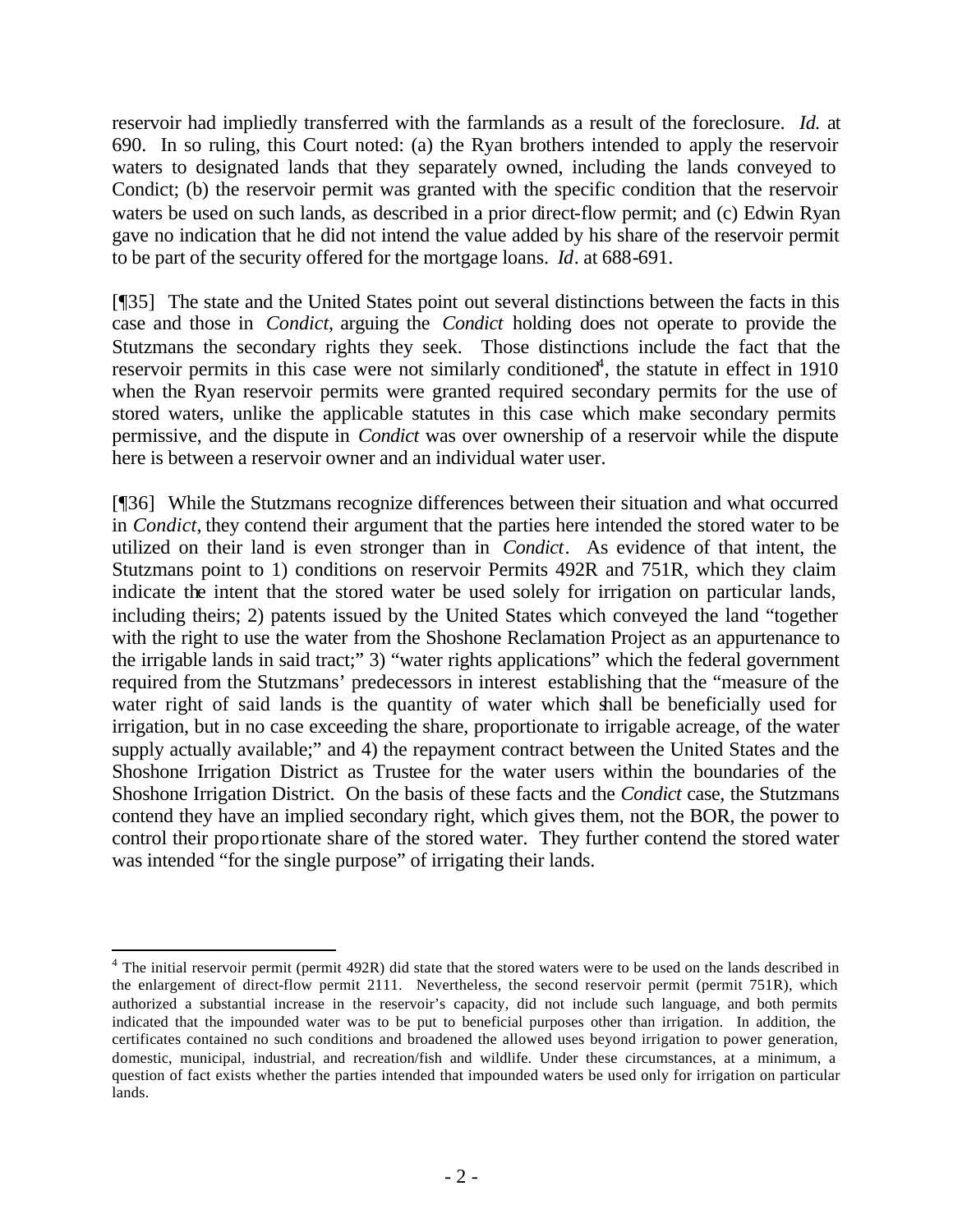[¶37] As all of the parties acknowledge, the facts upon which the Stutzmans rely to claim an implied secondary right are substantially different than those in *Condict*. Despite the many differences, we look to *Condict* and the principles established therein to determine whether the Stutzmans' claim is of a nature that it should have been pursued in 1963 or 1985, and is, therefore, untimely. In considering the timeliness issue, however, we do not decide whether the Stutzmans are legally entitled to an implied secondary right. The Stutzmans have consistently claimed throughout these proceedings that they have an implied secondary right to use the water stored under the BOR's reservoir permits which carries with it the right to demand a proportionate share of the stored water, and that such implied right is necessarily superior to any right of the BOR to control the use of project water.<sup>5</sup> Accepting that as the basis for their claim under state law, we turn to the question of whether it was timely filed.

## *Claims Barred by Operation of Statute*

l

[¶38] The state and the United States contend the reservoir permits were fully adjudicated in 1963 and the applicable statutes bar the Stutzmans' late filed claims. The statutes provide for the opportunity for "any person . . . claiming any interest" in the water being adjudicated to contest the adjudication. Wyo. Stat. Ann. §§ 41-4-312 and 41-4-511 (LexisNexis 2003). The Board of Control's order on the reservoir certificates noted the absence of any challenge to the adjudication. The statutes also provide the Board of Control's order can be appealed to the district court in conformity with the Administrative Procedure Act, and the Rules of Appellate Procedure. Wyo. Stat. Ann. § 41-4-517 (LexisNexis 2003). Wyoming Rule of Appellate Procedure 12.04(a) requires any appeal of an administrative action must be filed within thirty days. *Department of Revenue and Taxation v. Irvine,* 589 P.2d 1295 (Wyo. 1979); *Sheridan Retirement Partners v. City of Sheridan,* 950 P.2d 554 (Wyo. 1997). Neither the Stutzmans nor their predecessors in interest appealed the Board of Control's order as provided in W.R.A.P. 12.04.

[¶39] The Stutzmans contend their interests were not adverse to the BOR's concerning the adjudication of the certificates and they had no reason to challenge the same. They claim the only issues decided by those proceedings related to the construction of the reservoir. Their position, however, does not comport with their assertion that they have always had an implied secondary right with the same priority date as the reservoir permits, 1904 and 1905, and they, not the BOR, have always had the right to control their proportionate share of the stored water. The Stutzmans and their predecessors in interest are charged with knowledge of the statutes in effect at the time the reservoir certificates were adjudicated. Those statutes

<sup>&</sup>lt;sup>5</sup> The Stutzmans variously refer to their interests as "ownership" and "right to use" the stored water. Likewise they cite to authority for the proposition that the ultimate water users "own" the beneficial interest in reclamation project waters. See *Nevada v. United States,* 463 U.S. at 126. We find the question of who "owns" the water of less relevance than who has the right to control its use. As the esteemed water law expert, Frank Trelease, said in his own inimitable style, with regard to concepts of ownership in the context of water law, "It must always be remembered that when we say "alakazam," or "state ownership," or "the state holds in trust," no genie out of a bottle brings us a beautiful maiden draped in pearls, and no magical solution is provided for difficult problems of adjusting the relations of an individual to the state or of the state to the federal government in the complex field of development of water resources." Frank. J. Trelease, *Government Ownership and Trusteeship of Water*, 45 Cal. L.Rev. 638,654 (1957).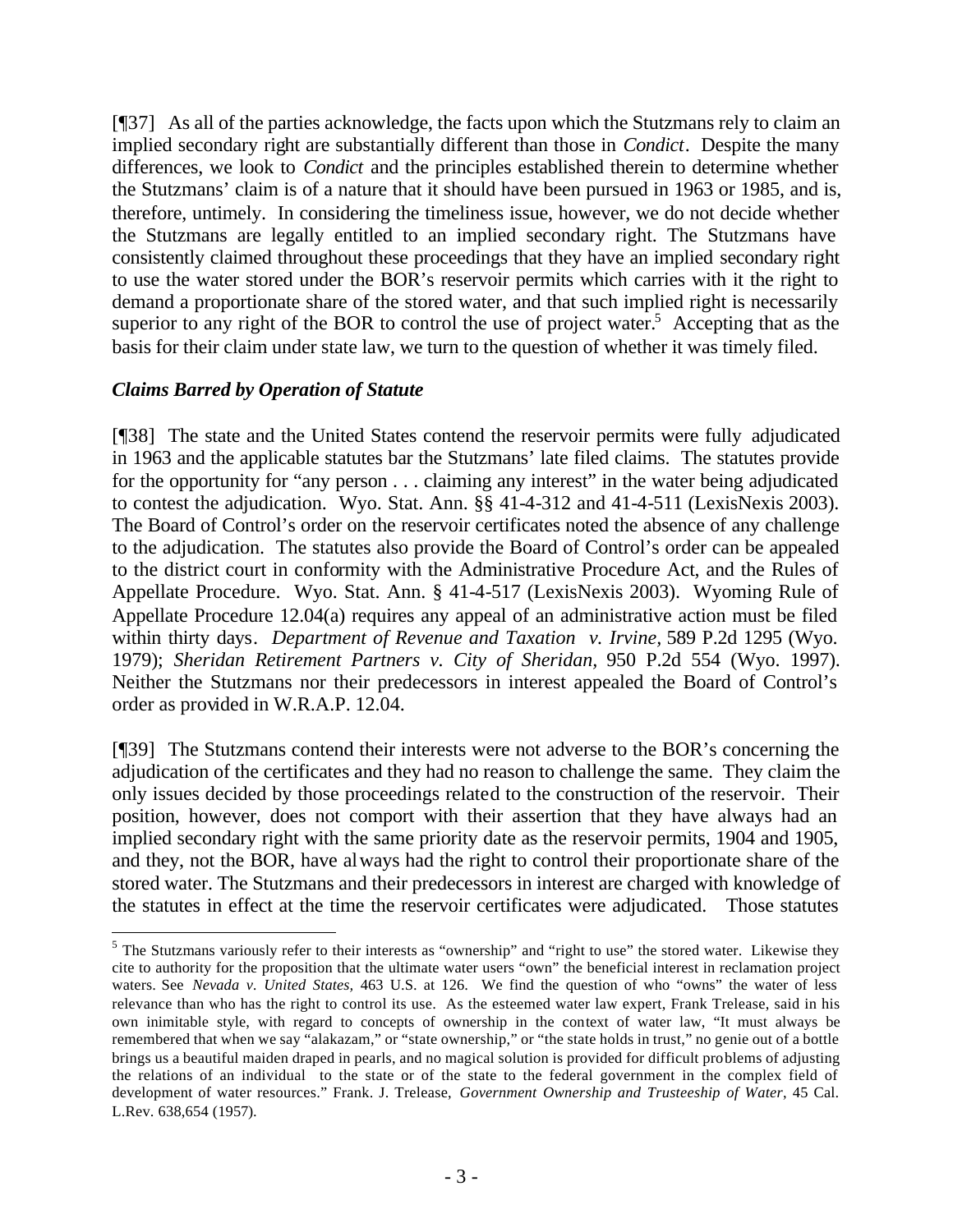provided a secondary permit would not be granted unless the applicant demonstrated an agreement existed with the reservoir owner to impound the necessary water. Section 41-3- 302. Both historically, and at all times relevant to the Stutzmans' claims, the statutes contemplated reservoir owners would control how the water was used, subject, of course, to the rights of senior appropriators and the overarching requirement of beneficial use. *See* § 41-3-101.<sup>6</sup> Consequently, if a water user was not also a reservoir owner, a natural adversity of interest existed between the user and the reservoir owner. Given the Stutzmans' claim that they are entitled to demand their pro rata share of the water stored in the Buffalo Bill Reservoir irrespective of the BOR's other commitments and desires, that adversity of interest existed in 1963 the same as it does today.

[¶40] *Condict* evidences that same adversity of interest between the reservoir owner and the water user. The statute then in effect is similar in one important aspect to the statutes applicable to Permits 482R and 751R in that for the secondary permit to issue, the applicant had to demonstrate "documentary evidence that he had entered into an agreement with the owners of the reservoir for a permanent and sufficient interest in said reservoir to impound enough water for the purposes set forth in said application." *Condict*, 333 P.2d at 687, citing Ch. 59 W.C.S. 1910, § 744. Of particular note, Condict raised his claim of right to the stored water by contesting the issuance of the certificate of construction to Ryan for all of the rights to the reservoir. Had he not done so, query whether he could have still objected, and claimed a latent "implied" secondary right years later after the reservoir certificate was administratively adjudicated. Not even in *Condict* can we find an inference that a claim adverse to the reservoir owner's permitted rights can be raised after the reservoir permit has been fully and unconditionally adjudicated.

[¶41] In adopting the statutory scheme for the administration of state water rights, we believe the legislature intended fully adjudicated certificates to be final and complete statements of the holder's rights, subject only to later claims of abandonment. In fact, the entire system is built upon reliance by all affected persons on final, adjudicated rights. Consequently, we hold the failure to challenge such a certificate, if one claims rights superior to those of the certificate holder, constitutes a bar to such claims.

[¶42] We note the Stutzmans also claim the original reservoir permits were conditioned upon use of the water solely for irrigation of particular lands and that condition carried over into the certificates as issued.<sup>7</sup> However, the certificates, which represented the final state action with regard to the control of the water stored in Buffalo Bill Reservoir, simply provide that the right to store the water is limited only by the capacity of the reservoir and to the broadened purposes of "irrigation, power, domestic municipal, industrial, recreation/fish and wildlife." Even if the Stutzmans are correct that the original permits were conditioned upon the stored water being used only for irrigation on certain lands, the state engineer and the

<sup>&</sup>lt;sup>6</sup> The Stutzmans claim the Reclamation Act, the patents, the federal "water rights applications," and the various federal contracts constituted their "agreement" with the BOR. Their claim certainly raises a question of fact that such an agreement existed, however, that does not avoid the necessity of raising that claim in a timely fashion.

<sup>7</sup> See footnote four.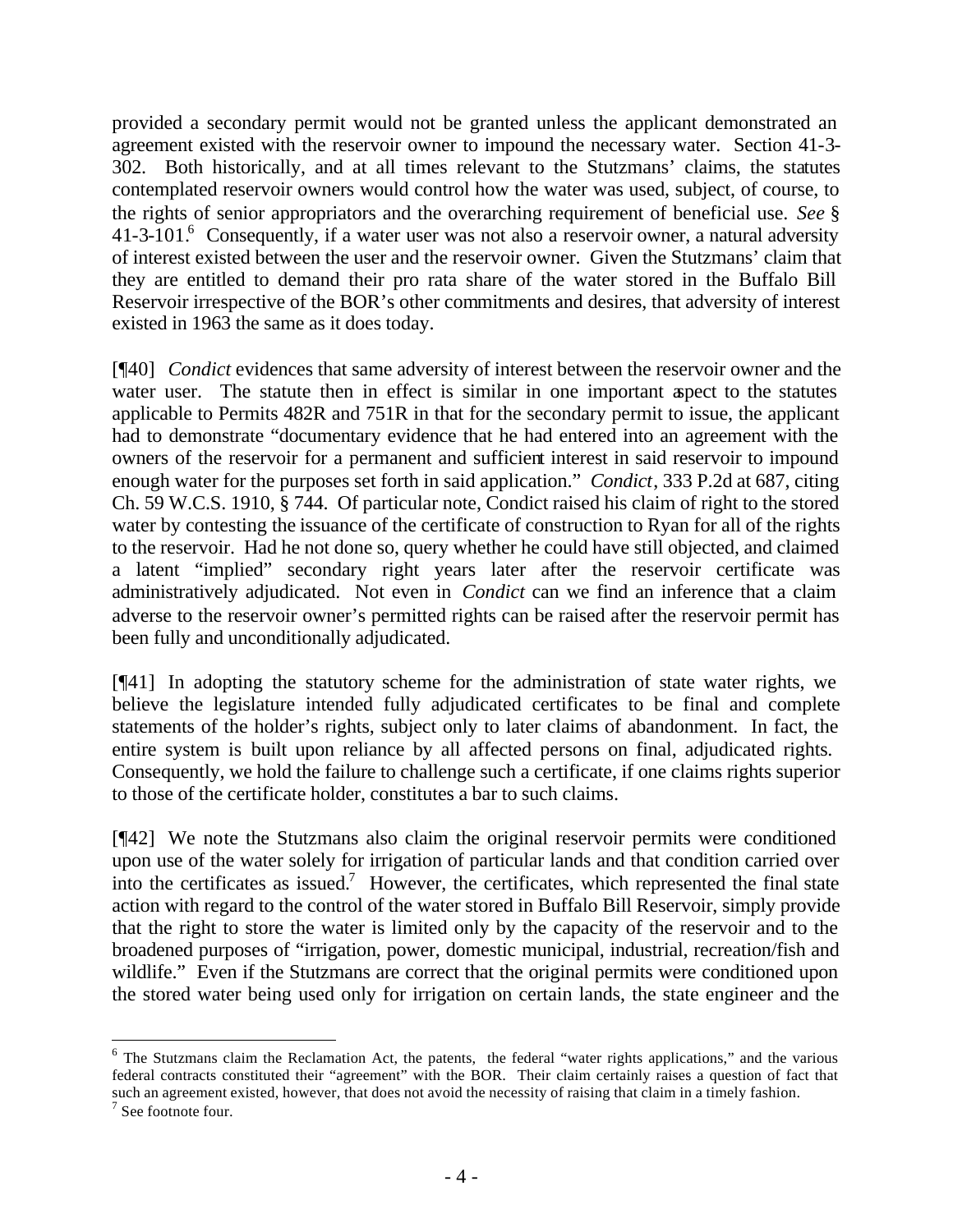Board of Control expanded those allowed uses in the final certificates, and that expansion went unchallenged.

[¶43] Even if the statutes which establish the procedural requirements for adjudication of water rights bar the Stutzmans' claims under ordinary circumstances, they argue those statutes are superceded by the general adjudication statute which is more recent and specific and provides an alternative means to obtain judicial recognition and adjudication of their interest in the stored water. The Stutzmans suggest that the general adjudication statute should be read to expand the court's jurisdiction and allow their late filed claims because the statute directs the court to "determine the extent and priority date of and adjudicate any interest in or right to use the water of the river system and all other sources not otherwise represented by the aforedescribed decrees, certificates, or permits." Section 1-37-  $106(a)(i)(A)(IV)$ . The state and the United States contend 1) that provision was intended to cover Indian reserved rights and not interests such as those claimed by the Stutzmans which are derived, under their theory, from the reservoir permits in question, and 2) the statute only allows the court to "confirm" previously adjudicated rights, which infers the court does not have jurisdiction to further "adjudicate" those rights as it does with regard to uncancelled permits.<sup>8</sup> Section 1-37-106(a)(i)(A)(III). We conclude that only the interpretation urged by the state and the United States gives effect to all of the provisions of the general adjudication statute as required by the rules of statutory construction. *Wyodak Resource Development Corp. v. Wyoming Dept. of Revenue,* 2002 WY 181, 60 P.3d 129 (Wyo. 2002). To adopt the Stutzmans' view would require an overly broad reading of one provision that would necessitate ignoring the import of another. The statute read as a whole clearly contemplates that certificates are final and not subject to challenge, except, of course, in a petition for abandonment which is necessarily premised upon action or inaction occurring after adjudication and can result in the loss of a right.

[¶44] To preserve their argument that they had implied secondary rights which derived from the reservoir permit and allowed them, rather than the reservoir owners, to control the use of a pro rata share of the stored water, the Stutzmans were required to challenge the issuance of the unconditional certificate to BOR. They failed to do so, and their claim was barred by operation of statute.

## *Phase III Procedures*

[¶45] The state and the United States argue the Stutzmans' claims likewise are barred by the terms of the district court's Phase III procedures governing the remaining aspects of the Big Horn general adjudication. Those procedures established deadlines by which the parties were required to act to preserve their rights. In interpreting and applying these procedures, it is helpful to understand the purpose of the litigation initiated by the state in 1977. The

l <sup>8</sup> We note with interest that Special Master Roncalio's comments concerning the effect of judicial confirmation suggest he believed the court could not alter previously adjudicated rights when he stated, "I have failed to find, through many hours of research, how an adjudicated water right within the State of Wyoming can be made any stronger by having been confirmed by an act of a District Court." Supplemental and Final Roncalio Report, p. 95.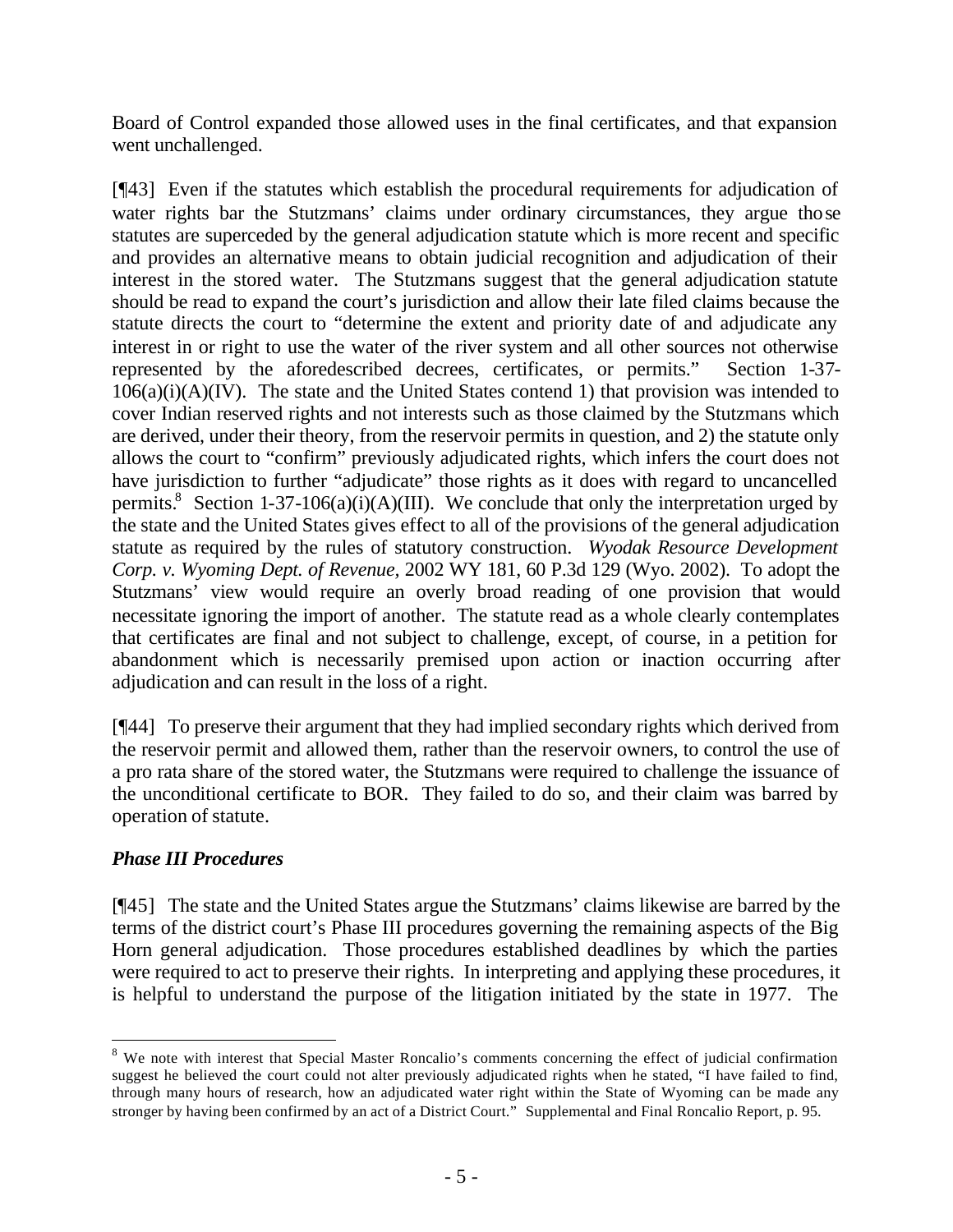Special Master's Report (the Roncalio Report) contains an interesting and informative discussion concerning the historical background of the litigation. It describes the history of the *Winters* doctrine, which established that the United States reserved certain water rights for the benefit of the Indian tribes thereby placing in jeopardy any state water rights located on or downstream from an Indian reservation. The report states, "[i]t was obvious that an adjudication was at last necessary which would once and for all quantify, define, and integrate the rights of all people, Indian and non-Indian, to the use of waters in Water Division 3."

[¶46] The original complaint filed in the general adjudication contains broad, sweeping language describing the scope of the litigation, claiming:

> 1. This is a suit for the general adjudication of the *nature, extent, and relative priority of the water rights of all persons* in the Big Horn River System . . . and all other sources in Water Division Number Three. . . .

> > . . .

5. The more than one thousand  $(1,000)$  persons, ... in Appendix A . . . comprise all persons or entities now know to the State Engineer which have previously obtained, which are in the process of obtaining, which have previously asserted some interest in, or which are now asserting *some interest in, rights to the use of water of the River Syste*m. . . .

. . .

10. In addition to those persons described in paragraphs 5, 7, and 8, above, there may be *other unknown and unnamed persons owning or asserting an interest in the right to the use of water in the River System*.

11. All of other persons described in paragraphs, 5, 7, 8, and 10 above, are necessary parties to this suit.

. . .

13. Until the relative *priority, nature, content, scope and extent of the water rights of all persons* are established, the State Engineer is unable to perform his constitutional and statutory responsibilities with respect to the administration and distribution of the waters of the River System.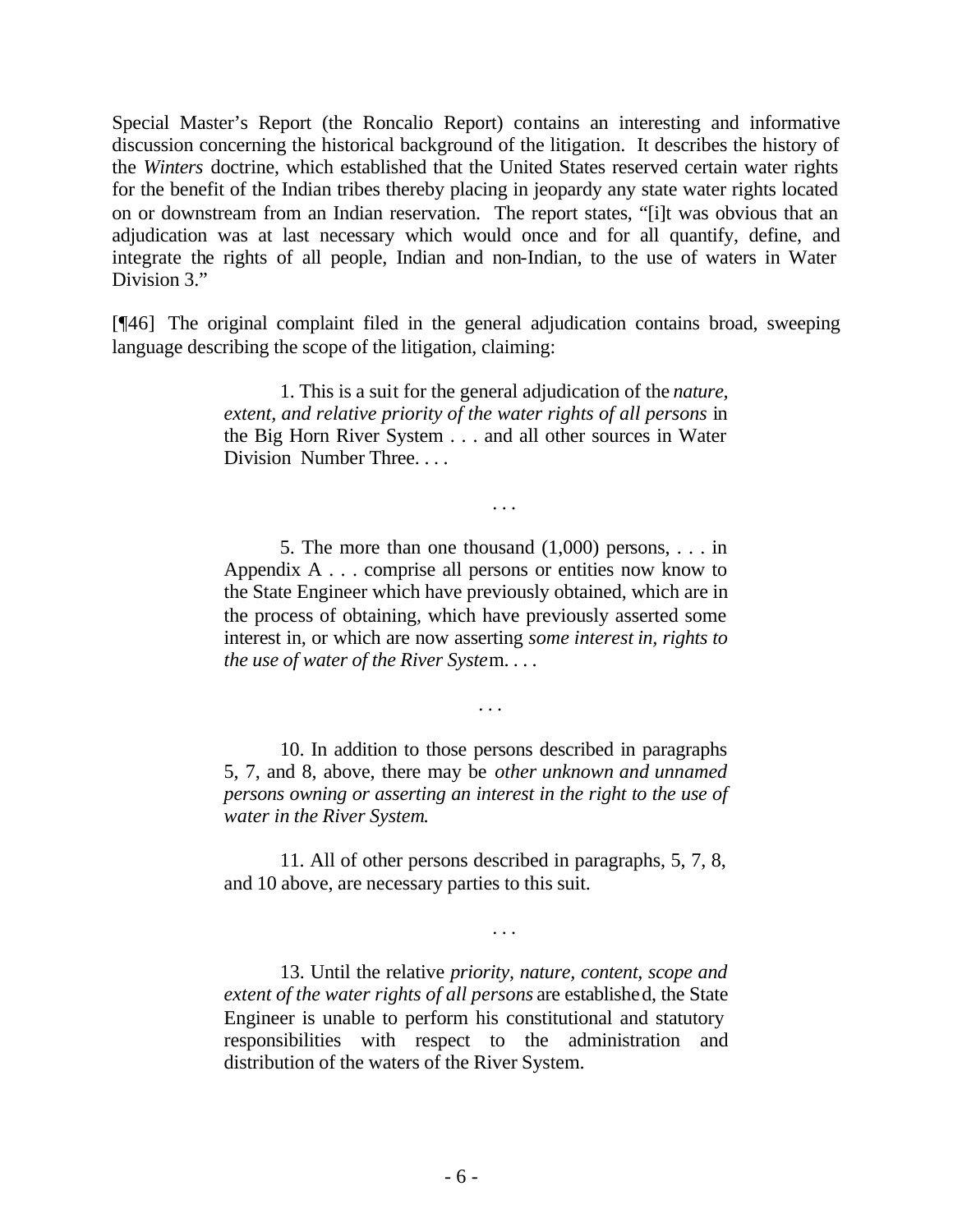[¶47] The district court addressed first the Indian reserved rights, and then faced the daunting task of confirming and adjudicating the many thousands of state permits and certificates. Logically, the district court began that process by looking initially at previously adjudicated certificates and confirming them as directed by the statute. To assist with that process, the Phase III procedures required the State Board of Control to report a list of all certificates issued prior to January 1, 1977 to the Special Master, a list referred to as the "Tab Book." Over 27,000 adjudicated permits were included. The district court entered its order confirming those previously adjudicated permits on May 15, 1985. The Special Master then issued an order requiring all parties of record to identify challenged certificates by December 31, 1985. After that deadline, hearings were held on all contests. The procedures then required all outstanding permits that had not been converted to certificates by administrative adjudication to be adjudicated by the board and the Special Master in batches as they matured. Those permits numbered approximately 3900. The procedures reflect the district court's understanding that additional permits could be filed at any time and, consequently, a cutoff date was needed in order for the general adjudication to be capable of completion. To that end, the district court provided, "All permits applied for, that is, received by the State Engineer, prior to midnight December 31, 1894 shall be adjudicated in this action." While the district court did not, and could not, prevent permits from being filed after that deadline, it did act to prevent any such permits from being adjudicated in this general adjudication and it had the inherent authority to do so. The procedures anticipated that the adjudication would be finally concluded by December 31, 1988.<sup>9</sup>

[¶48] Without question, the district court required clear, defined deadlines in order to process in an orderly manner the massive volume of certificates, permits and claims that existed across the breadth of this river system. The irrigation district represented the Stutzmans in this litigation and answered on their behalf. Neither the district nor the Stutzmans took any action in the proceeding to establish an interest in secondary rights to the stored water.<sup>10</sup> While nothing in the original complaint or the Phase III procedures directly addressed claims for "implied secondary rights" such as those made here by the Stutzmans, without question the language and intent of both was to sweep in any and all claims, of any kind whatsoever, to use of these waters. At numerous stages in the litigation, broad notices by publication were issued intending to reach anyone who might have a claim.

[¶49] The Stutzmans had many opportunities to assert their claim. First, they could have challenged confirmation of the previously adjudicated permit by December 31, 1984. While such a challenge may have faced the argument discussed above that an earlier administrative

 $9$  Obviously, the adjudication was not completed by 1988. While the record contains no information concerning the current status of the litigation, we presume the process is continuing and permits filed prior to December 31, 1984 are still being adjudicated.

 $10$  While BOR had the obligation in the adjudication to preserve and protect the reservoir permits it held on behalf of the individual irrigators, it did not have the further obligation to obtain secondary permits on their behalf, especially when those permits were not statutorily required. The Solicitor of the Interior directly addressed this issue in *Filings of Claims for Water Rights in General Stream Adjudications,* 97 I.D. 21; 1989 I.D. Lexis 101, and provided a helpful review of the legal issues involved in the relationship between the federal government and the individual irrigator in a federal reclamation project.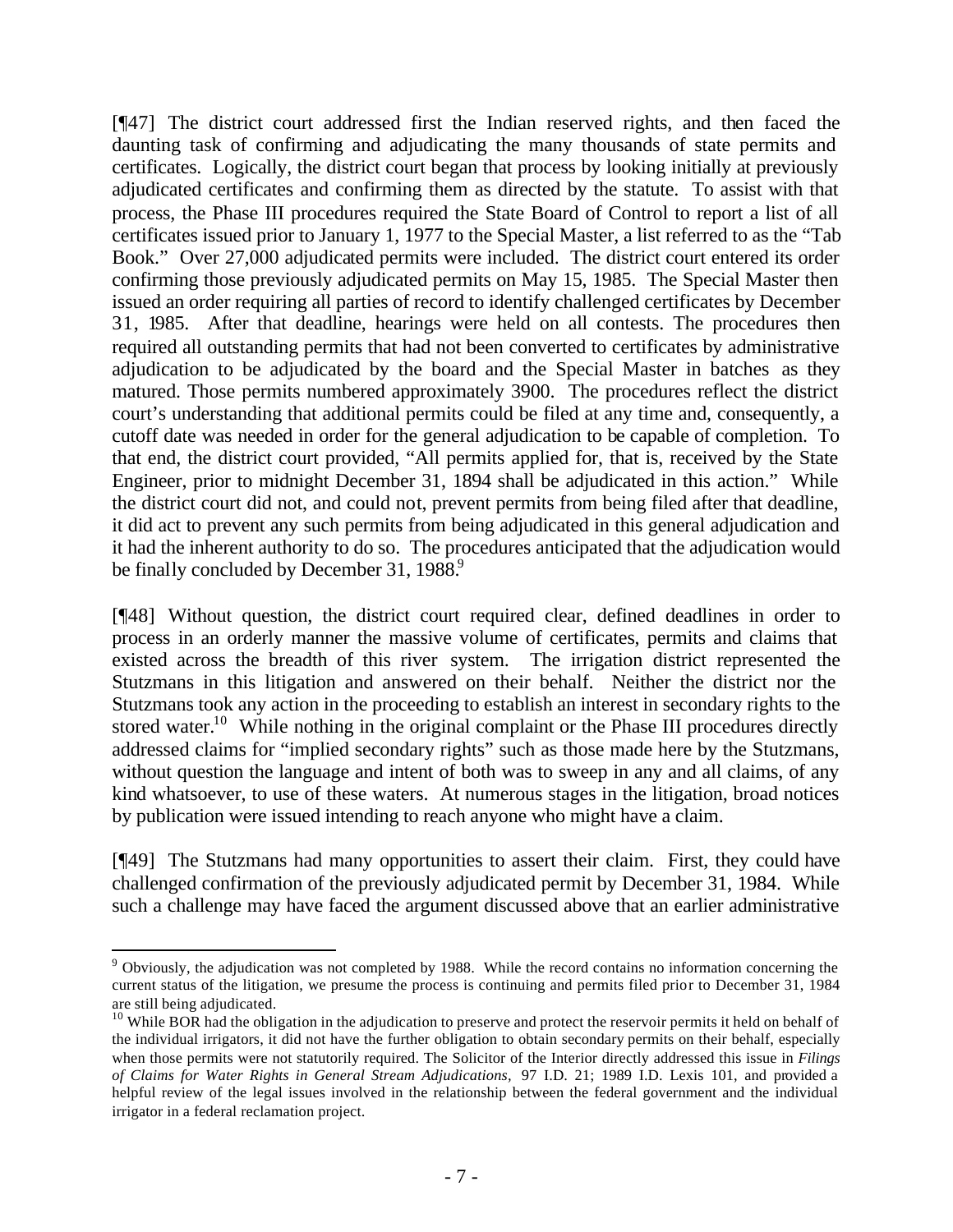challenge was statutorily required, the district court may have instead treated such a challenge as alleging an "interest" in the certificate, i.e. a secondary permit. The Stutzmans' second opportunity to have their claim resolved in this adjudication was to file an application for a secondary permit by the December 31, 1984 deadline for new permits. The Stutzmans argue neither action was necessary because, under their theory, their rights had already vested and they were not required to challenge the reservoir permits or seek additional permits. This argument misses the point. To be considered in this general adjudication, the Stutzmans had to file *something* to have their claim recognized and adjudicated. Certainly, any such filing would have preserved their argument that they were entitled to a secondary permit because their rights had already vested. Of course, nothing prevents them from filing such an application today, but they do not have the right to have such a claim considered in this adjudication without having conformed to the court's scheduling order.

[¶50] The district court was clearly loath to consider the Stutzmans' petition at this late date stating, "This Court cannot allow the Stutzmans to re-open the confirmation process and thereby set aside years of progress in the Big Horn River general adjudication, not to mention the uncertainty and instability of water rights such action would engender. The Adjudication must move forward to its lawful conclusion in due course and not look backward."

[¶51] For our judicial system to operate efficiently, courts must have authority to establish scheduling orders governing litigation before them. *Ekberg v. Sharp*, 2003 WY 123, ¶ 12, 76 P.3d 1250, ¶ 12 (Wyo. 2003). A court's finding that a filing fails to meet the deadlines established by such orders is within the sound exercise of its discretion. *Id.* We find no abuse of discretion in the district court's conclusion that the Stutzmans' petition was untimely under its Phase III procedures.

## *Res Judicata*

[¶52] The district court held the Stutzmans' claims were barred by res judicata because they failed to challenge the confirmation of reservoir certificates in 1985 pursuant to the Big Horn General Adjudication Phase III Procedures. Res judicata bars the relitigation of previously litigated claims or causes of action. *Slavens v. Board of County Commissioners for Uinta County*, 854 P.2d 683, 686 (Wyo. 1993). Four factors are examined to determine whether the doctrine of res judicata applies: "(1) identity in parties; (2) identity in subject matter; (3) the issues are the same and relate to the subject matter; and (4) the capacities of the persons are identical in reference to both the subject matter and the issues between them." *Id., Polo Ranch Co. v. City of Cheyenne,* 2003 WY 15, ¶ 12, 61 P.3d 1255, ¶ 12 (Wyo. 2003). We held in an earlier case involving this general adjudication that an order within the case can give rise to res judicata*. Big Horn II,* 803 P.2d at 69.While we agree with the Stutzmans that the subject matter and issues involved in their claims are different from those actually litigated in the adjudication of these reservoir permits, it is axiomatic, as noted above, that such issues could have been raised and all other elements of res judicata are present. Res judicata applies not only when issues have been previously litigated, but when they should have been. *Stoneking v. Wheatland Rural Electric Assoc.*, 2003 WY 81, ¶ 10, 72 P.3d 272, ¶ 10 (Wyo. 2003). As we discussed above, the Stutzmans had ample opportunity, and, in fact,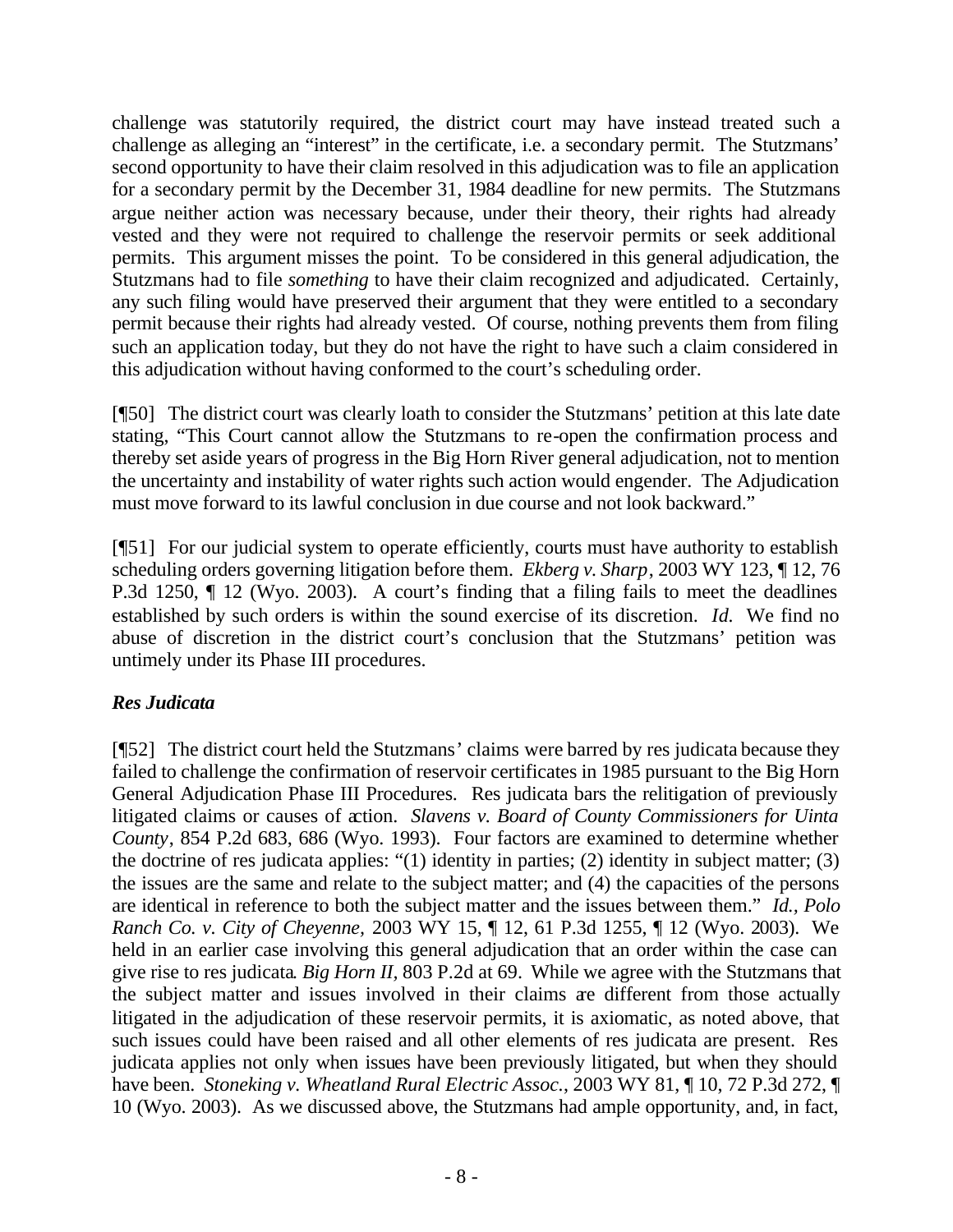the obligation to raise their claims with regard to the reservoir certificates and the extent of their control over the use of a proportionate share of the stored water during the general adjudication in accordance with the Phase III scheduling order. Failing to do so, their claims were barred by res judicata*.*

# *Laches*

[¶53] As an additional basis for the dismissal, the district court cited the doctrine of laches*,*  a form of equitable estoppel that operates to bar suit where there has been "inexcusable delay" in seeking a judicial determination and the recognition of jurisdiction would cause prejudice to the opposing party. *Thompson,* ¶¶ 6, 7. A "claim of laches is comprised of two elements - inexcusable delay and injury, prejudice or disadvantage to the defendants or others." *Dorsett v. Moore,* 2003 WY 7, ¶ 9, 61 P.3d 1221, ¶ 9 (Wyo. 2003). However the lengthy delay is viewed in this case, whether it was thirty-seven years or fifteen years, no excuse is offered and none is available. The only question remaining is whether prejudice to others can be shown.

[¶54] Given the very nature of water rights ("first in time is first in right"), the complexity of a general stream adjudication such as this one, and the limited nature of the resource itself, $^{11}$  we can presume prejudice to others competing for water on this river system. The very purpose of the general adjudication was to provide certainty and predictability in the administration and distribution of the waters of the Big Horn River system. On this river, water rights holders are constricted even more than others by the recognized and adjudicated reserved rights of the Indian tribes. A water right holder's claim to a senior right necessarily affects all other junior appropriators and, consequently, finality in water adjudications is key. *See Nevada v. United States,* 463 U.S. at 129, n. 10 (1983).

[¶55] The BOR has necessarily administered the water in Buffalo Bill Reservoir with the understanding that it had the authority to make commitments, exchanges, and planning decisions without regard to implied secondary rights. Likewise, the state engineer and the Board of Control have treated the BOR as the entity having control over the delivery of the stored water and the record discloses they have approved innumerable exchanges of the stored water and related petitions, changes in points of diversion, and other permits to appropriate water. The status of each of these transactions would be in question if a secondary right with a 1904 or 1905 priority date was recognized at this point in time. We have no difficulty finding sufficient prejudice on the face of the Stutzmans' petition to warrant application of the doctrine of laches to bar their claims.

[¶56] The Stutzmans argue that the application of laches is inappropriate in cases involving "legal title." While that may be the general rule, *see Morad v. Brown,* 549 P.2d 312, 317 (Wyo. 1976), this case does not involve legal title in the usual sense, but concerns instead the question of who controls the water stored under adjudicated reservoir permits. Under

l  $11$  Even as early as 1905 when 751R was granted, the state engineer indicated the waters of the Shoshone River were largely appropriated.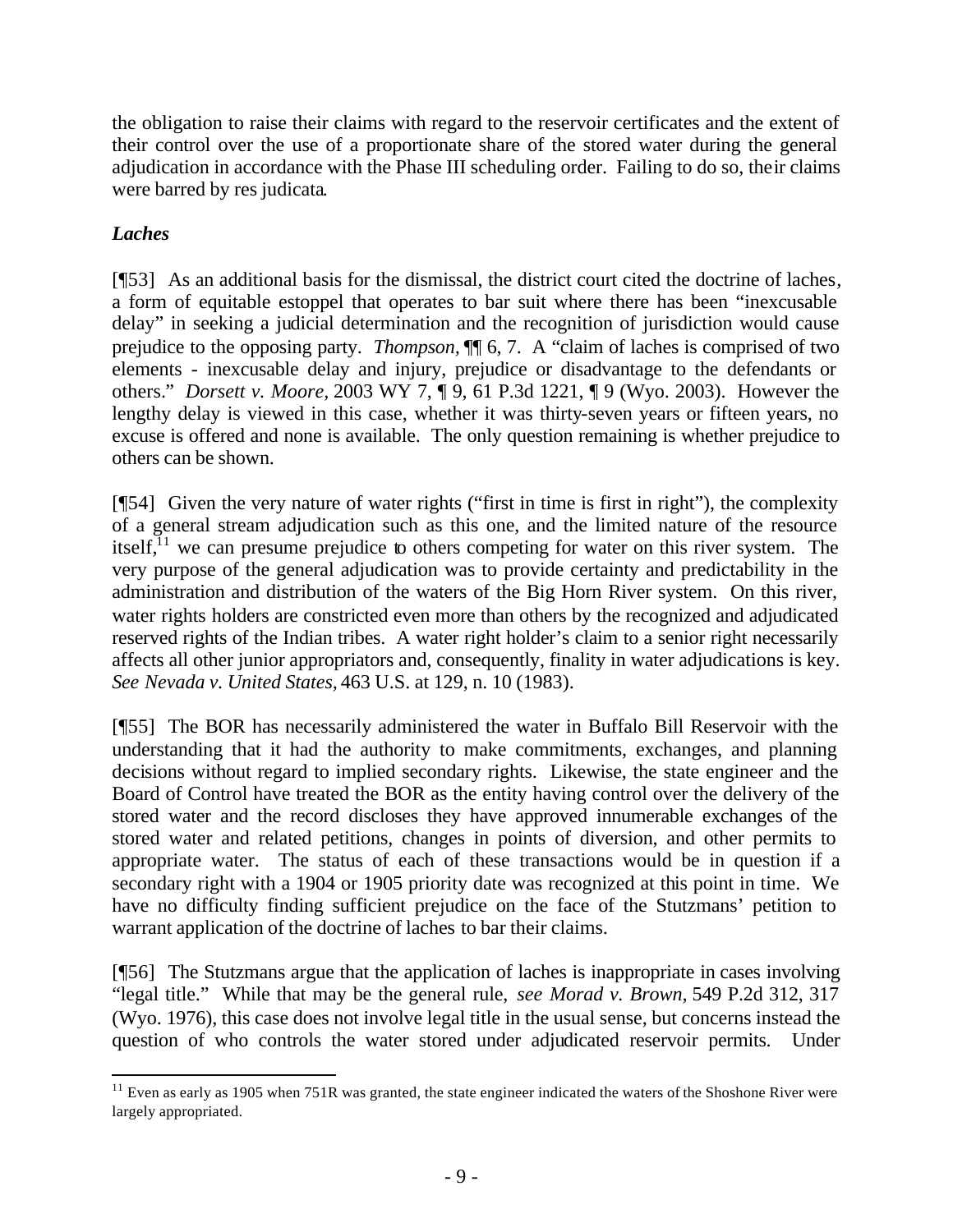Wyoming law, the water users do not "own" the water, but are only granted rights by the state to use the water; all water is the property of the state and is subject to control by the state engineer and the Board of Control. Wyo. Const., art. 8, §§ 1, 2.

[¶57] In addition, we long ago recognized that laches bars claims similar to those alleged by the Stutzmans. *Anderson v. Wyoming Development Co.* 154 P.2d 318 (Wyo. 1944) was similar in many respects to this case and supports the district court's decision to dismiss the Stutzmans' claims as untimely. *Anderson* involved claims by individual water users against a private development company that held the reservoir permits and provided water to the users. The individuals claimed a proportionate right to the stored water and argued that the permit holder failed to recognize their rights. The district court dismissed their claims on the pleadings finding, among other things,

> The plaintiffs or their predecessors in interest have stood by and observed these acts of the Industrial Company and their grantees, in their attempts, through the expenditure of money and labor, to transform arid waste land into productive fields, all to the benefit of the state and its citizens, over a period of many years and far beyond the ten years statutory limitation of action period. So, aside from what has been said above regarding this matter, we think that the doctrine of laches may properly be invoked against this alleged cause of action as appearing from the face of its averments.

*Id*. at 490.

[¶58] We hold the district court properly found the Stutzmans' petition was also barred by the doctrine of laches*.*

# *Due Process*

[¶59] The Stutzmans claim the district court's dismissal of their petition for failure to object to the adjudication of the reservoir certificates in 1963 and confirmation of those certificates in 1985 constituted a denial of their right to due process. In essence, they claim they had vested property rights that were taken without proper notice because the 1963 and 1985 procedures dealt only with rights to store water and not the right to use it. Consequently, they say, they could not have known their claimed right to use the water would be affected by these actions.

[¶60] The due process clauses of the United States and Wyoming Constitutions protect citizens against deprivation of property without due process of law. U.S. Const. Amend.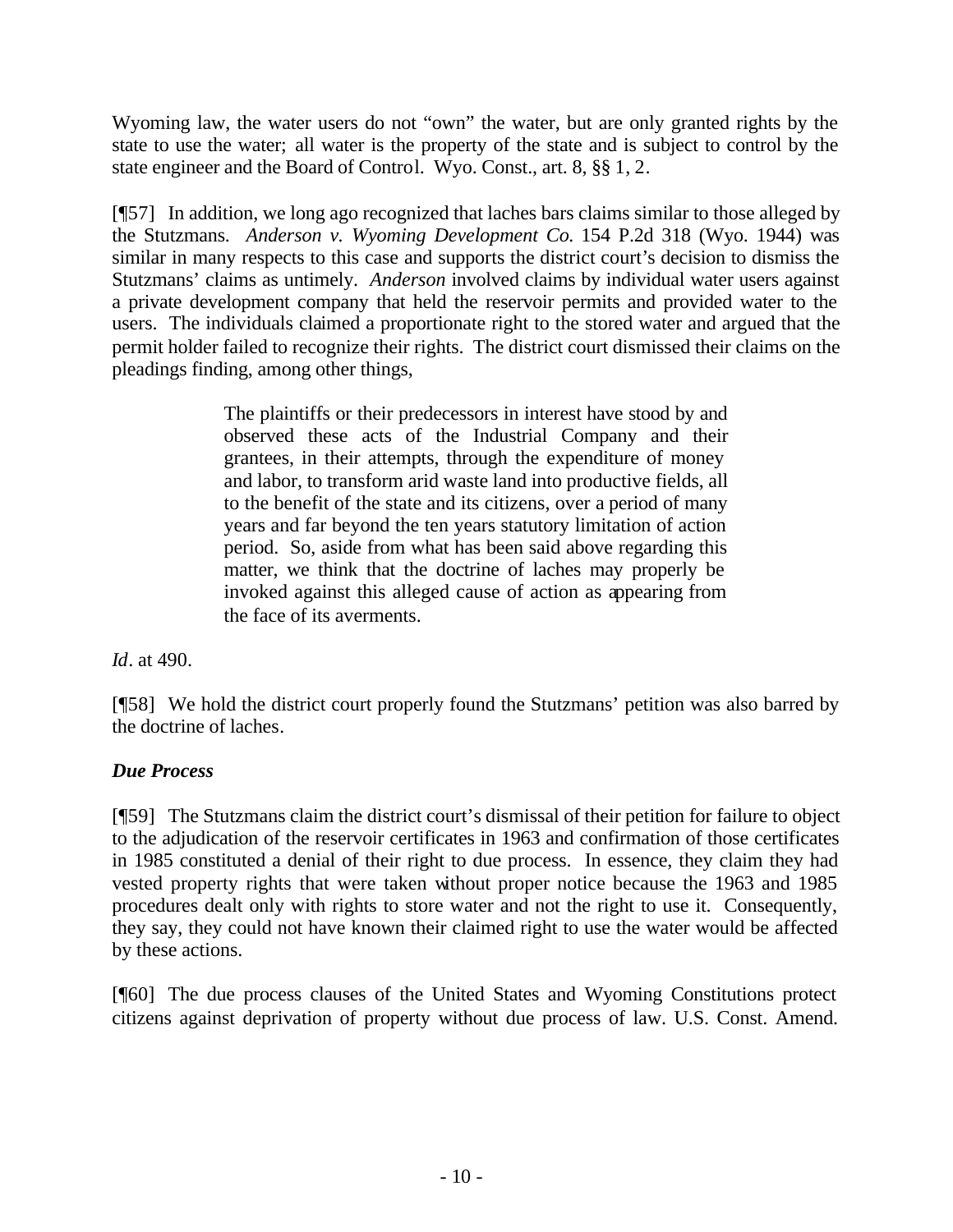XIV. <sup>12</sup> A party claiming infringement "has the burden of demonstrating that infringement by first showing the existence of a protected property interest and then showing the interest has been affected in an impermissible way." *Pfeil v. Amax Coal West, Inc.,* 908 P.2d 956, 961 (Wyo. 1995). The Stutzmans cannot demonstrate their interest in the right to use the stored water was affected in any *impermissible* way. With regard to the 1963 adjudication, no claim is made that the proper procedures regarding notice and opportunity to object were not followed. The Stutzmans simply argue they had no reason to object to the reservoir certificates because those certificates did not specifically address any secondary right to use the stored water. In reality, what most likely occurred is that the Stutzmans or their predecessors in interest simply had no disagreement with the BOR regarding the manner in which the reservoir was being administered at that time and thus, no motivation to argue they had a secondary right which gave them control over their proportionate share of the water.

[¶61] Irrespective of the 1963 adjudication, no question exists that the fundamental purpose of the Big Horn River general adjudication was to address all claims of any kind to the use of water in the Big Horn River system and that all proper notice was given to those with potential claims in that system. As we recognized in *Big Horn II,* 803 P.2d at 65,

> It was intended that all claimants to the use of such water, whether *potential or then existing*, would be joined as parties defendant. The United States of America, the Shoshone and Arapaho Tribes, and the State of Wyoming were named specifically. In accordance with §1-37-106, W.S. 1977, service of process was made upon a list of unnamed defendants, known and unknown. Service was made upon several thousand known water rights holders by certified mail, return receipt requested. Unknown defendants were served by publication. The summons contained a statement to the effect that a default judgment would be entered against the claimant if the claimant did not file an answer within twenty days if a resident of Wyoming, or within thirty days if a non-resident." 803 P.2d 61,65 (Wyo. 1990). (emphasis added).

[¶62] The Stutzmans admit that service was made upon their irrigation district, which then filed an answer on their behalf. They cannot persuasively argue that enforcement of the court's deadline for filing a claim of their own or for contesting the BOR's reservoir certificates somehow impermissibly affected their rights. Neither do they provide any authority for the proposition that the right to due process includes immunity from the application of the doctrine of laches*.* Inherent in that doctrine is the suggestion that one to whom it is applied loses his rights by failing to take certain action. *See Moncrief v. Sohio Petroleum Co.,* 775 P. 2d 1021, 1026 Wyo. 1989).

l <sup>12</sup> On appeal the Stutzmans also claim a due process violation under the Wyoming Constitution. Wyoming Const., art. 1 § 6. However, they do so with little analysis as required by our clear precedent and they made no such argument before the district court. Consequently, we will not address that issue.